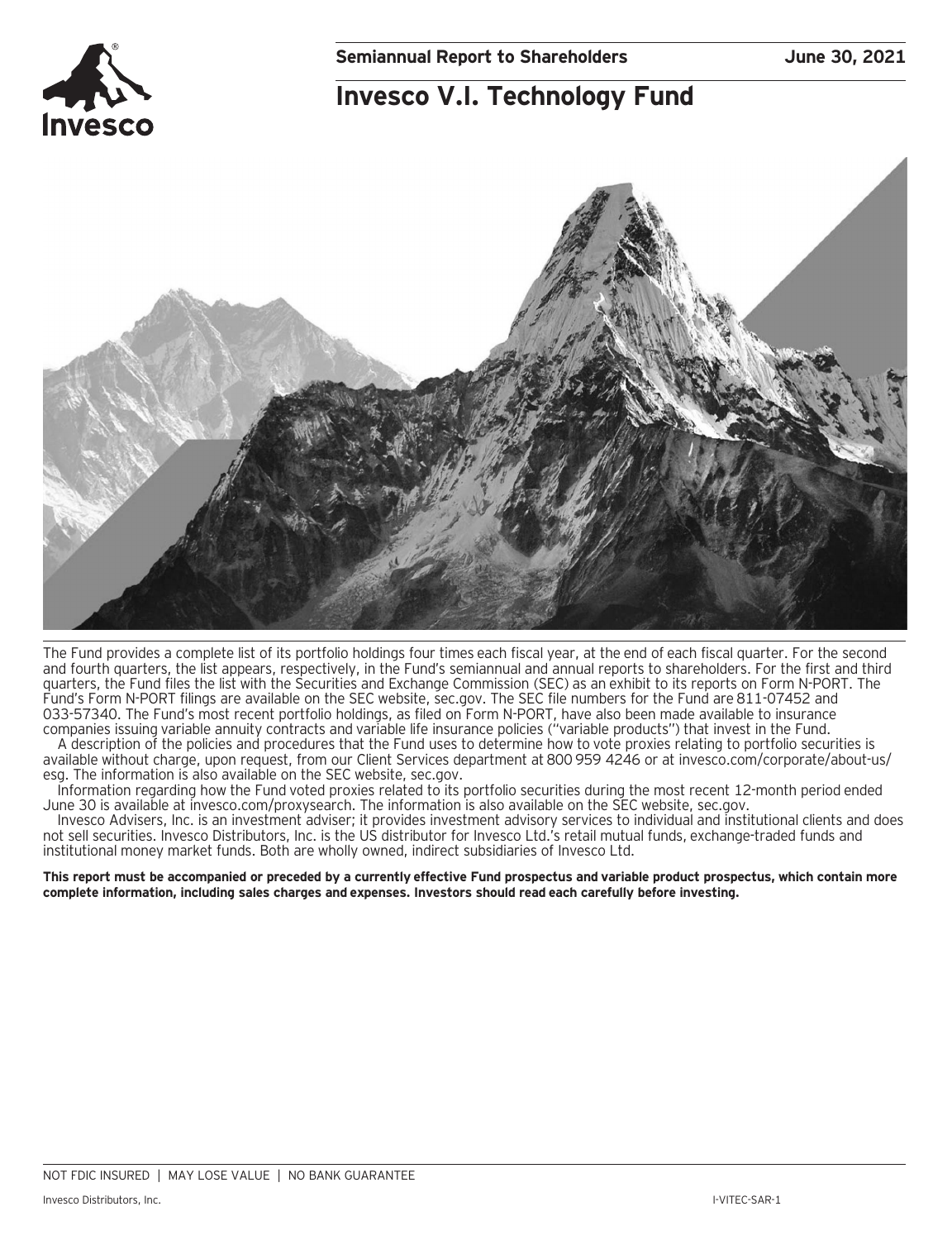#### **Performance summary**

#### **Fund vs. Indexes**

*Cumulative total returns, 12/31/20 to 6/30/21, excluding variable product issuer charges. If variable product issuer charges were included, returns would be lower.*

| Series I Shares                                                             | 11.46% |
|-----------------------------------------------------------------------------|--------|
| Series II Shares                                                            | 11.31  |
| NASDAQ Composite Index <sup>▼</sup> (Broad Market/Style-Specific Index)     | 12.92  |
| Lipper VUF Science & Technology Funds Classification Average'' (Peer Group) | 14.36  |

Source(s): "Bloomberg L.P.; "Lipper Inc.

The **NASDAQ Composite Index** is a broad-based, market index of the common stocks and similar securities listed on the Nasdaq stock market.

 The **Lipper VUF Science & Technology Funds Classification Average** represents an average of all variable insurance underlying funds in the Lipper Science & Technology Funds classification.

 The Fund is not managed to track the performance of any particular index, including the index(es) described here, and consequently, the performance of the Fund may deviate significantly from the performance of the index(es).

 A direct investment cannot be made in an index. Unless otherwise indicated, index results include reinvested dividends, and they do not reflect sales charges. Performance of the peer group, if applicable, reflects fund expenses; performance of a market index does not.

**The performance of the Fund's Series I and Series II share classes will differ primarily due to different class expenses.**

**The performance data quoted represent past performance and cannot guarantee future results; current performance may be lower or higher. Please contact your variable product issuer or financial adviser for the most recent month-end variable product performance. Performance figures reflect Fund expenses, reinvested distributions and changes in net asset value. Performance figures do not reflect deduction of taxes a shareholder would pay on Fund distributions or sale of Fund shares. Investment return and principal value will**

**fluctuate so that you may have a gain or loss when you sell shares.**

**Invesco V.I. Technology Fund, a series portfolio of AIM Variable Insurance Funds (Invesco Variable Insurance Funds), is currently offered through insurance companies issuing variable products. You cannot purchase shares of the Fund directly. Performance figures given represent the Fund and are not intended to reflect actual variable product values. They do not reflect sales charges, expenses and fees assessed in connection with a variable product. Sales charges, expenses and fees, which are determined by the variable product issuers, will vary and will lower the total return.**

#### **Average Annual Total Returns** *As of 6/30/21* **Series I Shares**  Inception (5/20/97) 8.70%<br>10 Years 15.96 10 Years 15.96<br>5 Years 26.54 5 Years 1 Year 40.35 **Series II Shares**  Inception (4/30/04) 11.41%<br>10 Years 15.67 10 Years 15.67<br>15.67<br>26.22 26.22 5 Years 26.22<br>1 Year 2005 29.99 1 Year

**The most recent month-end performance at the Fund level, excluding variable product charges, is available at 800 451 4246. As mentioned above, for the most recent month-end performance including variable product charges, please contact your variable product issuer or financial adviser.**

**Fund performance reflects any applicable fee waivers and/or expense reimbursements. Had the adviser not waived fees and/or reimbursed expenses currently or in the past, returns would have been lower. See current prospectus for more information.**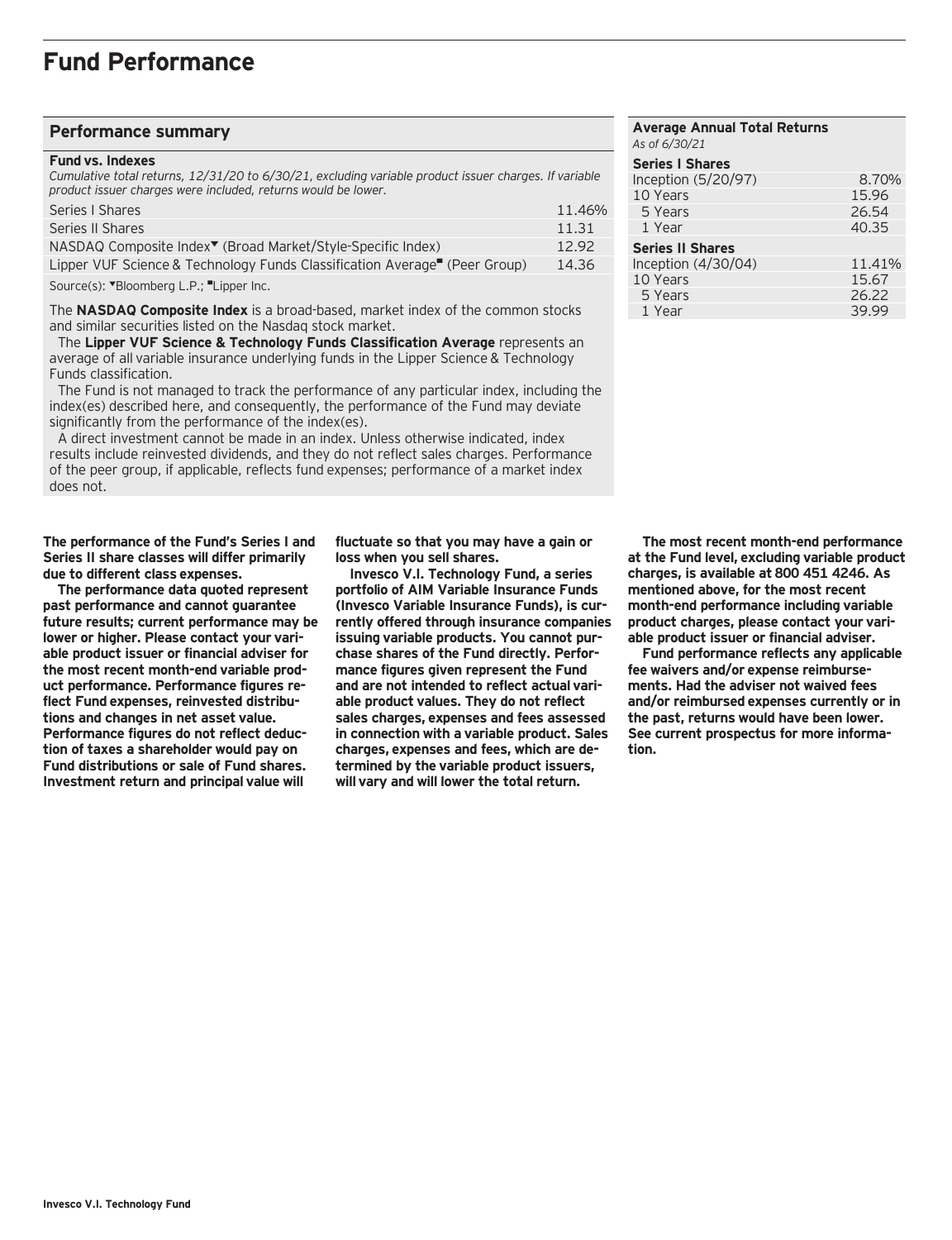#### **Liquidity Risk Management Program**

In compliance with Rule 22e-4 under the Investment Company Act of 1940, as amended (the "Liquidity Rule"), the Fund has adopted and implemented a liquidity risk management program in accordance with the Liquidity Rule (the "Program"). The Program is reasonably designed to assess and manage the Fund's liquidity risk, which is the risk that the Fund could not meet redemption requests without significant dilution of remaining investors' interests in the Fund. The Board of Trustees of the Fund (the "Board") has appointed Invesco Advisers, Inc. ("Invesco"), the Fund's investment adviser, as the Program's administrator, and Invesco has delegated oversight of the Program to the Liquidity Risk Management Committee (the "Committee"), which is composed of senior representatives from relevant business groups at Invesco.

As required by the Liquidity Rule, the Program includes policies and procedures providing for an assessment, no less frequently than annually, of the Fund's liquidity risk that takes into account, as relevant to the Fund's liquidity risk: (1) the Fund's investment strategy and liquidity of portfolio investments during both normal and reasonably foreseeable stressed conditions; (2) short-term and long-term cash flow projections for the Fund during both normal and reasonably foreseeable stressed conditions; and (3) the Fund's holdings of cash and cash equivalents and any borrowing arrangements. The Liquidity Rule also requires the classification of the Fund's investments into categories that reflect the assessment of their relative liquidity under current market conditions. The Fund classifies its investments into one of four categories defined in the Liquidity Rule: "Highly Liquid," "Moderately Liquid," "Less Liquid," and "Illiquid." Funds that are not invested primarily in "Highly Liquid Investments" that are assets (cash or investments that are reasonably expected to be convertible into cash within three business days without significantly changing the market value of the investment) are required to establish a "Highly Liquid Investment Minimum" ("HLIM"), which is the minimum percentage of net assets that must be invested in Highly Liquid Investments. Funds with HLIMs have procedures for addressing HLIM shortfalls, including reporting to the Board and the SEC (on a non-public basis) as required by the Program and the Liquidity Rule. In addition, the Fund may not acquire an investment if, immediately after the acquisition, over 15% of the Fund's net assets would consist of "Illiquid Investments" that are assets (an investment that cannot reasonably be expected to be sold or disposed of in current market conditions in seven calendar days or less without the sale or disposition significantly changing the market value of the investment). The Liquidity Rule and the Program also require reporting to the Board and the SEC (on a non-public basis) if a Fund's holdings of Illiquid Investments exceed 15% of the Fund's assets.

At a meeting held on March 22-24, 2021, the Committee presented a report to the Board that addressed the operation of the Program and assessed the Program's adequacy and effectiveness of implementation (the "Report"). The Report covered the period from January 1, 2020 through December 31, 2020 (the "Program Reporting Period"). The Report discussed notable events affecting liquidity over the Program Reporting Period, including the impact of the coronavirus pandemic on the Fund and the overall market. The Report noted that there were no material changes to the Program during the Program Reporting Period.

The Report stated, in relevant part, that during the Program Reporting Period:

- The Program, as adopted and implemented, remained reasonably designed to assess and manage the Fund's liquidity risk and was operated effectively to achieve that goal;
- The Fund's investment strategy remained appropriate for an open-end fund;
- The Fund was able to meet requests for redemption without significant dilution of remaining investors' interests in the Fund;
- The Fund did not breach the 15% limit on Illiquid Investments: and
- The Fund primarily held Highly Liquid Investments and therefore has not adopted an HLIM.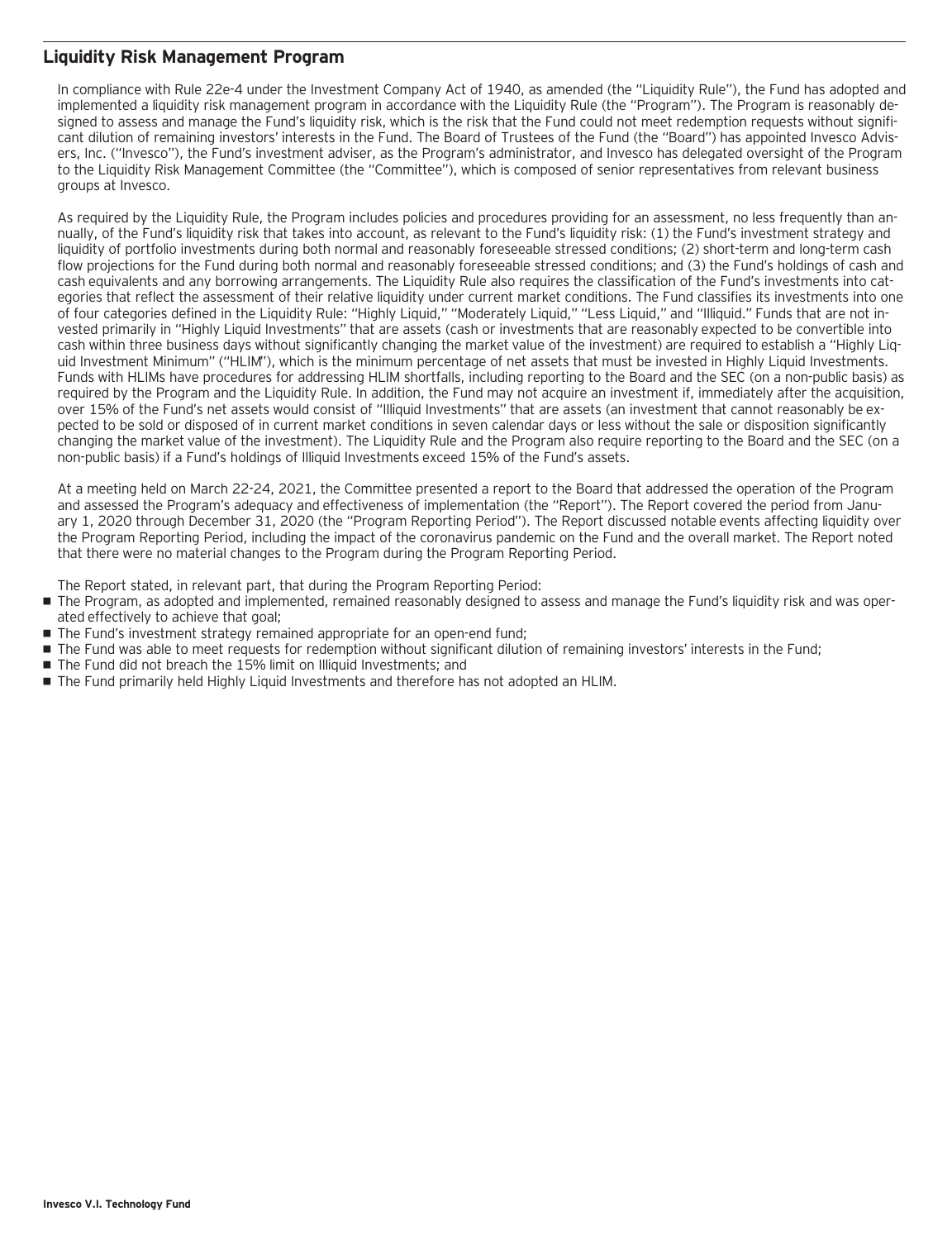# **Schedule of Investments(a)**

June 30, 2021 (Unaudited)

|                                                           | <b>Shares</b> | Value       |
|-----------------------------------------------------------|---------------|-------------|
| Common Stocks & Other Equity Interests-99.97%             |               |             |
| <b>Application Software-5.56%</b>                         |               |             |
| DocuSign, Inc. <sup>(b)</sup>                             | 9,193         | \$2,570,087 |
| RingCentral, Inc., Class A(b)                             | 22,479        | 6,531,948   |
| Synopsys, Inc. <sup>(b)</sup>                             | 7,908         | 2,180,947   |
|                                                           |               | 11,282,982  |
| Automobile Manufacturers-0.98%                            |               |             |
| General Motors Co. (b)                                    | 33,651        | 1,991,130   |
| Biotechnology-0.68%                                       |               |             |
| BeiGene Ltd., ADR (China) <sup>(b)</sup>                  | 4,031         | 1,383,399   |
| Casinos & Gaming-1.71%                                    |               |             |
| Penn National Gaming, Inc. <sup>(b)</sup>                 | 45,323        | 3,466,756   |
|                                                           |               |             |
| <b>Consumer Electronics-1.47%</b>                         |               |             |
| Sony Group Corp. (Japan)                                  | 30,700        | 2,979,529   |
| Data Processing & Outsourced Services-7.78%               |               |             |
| Mastercard, Inc., Class A                                 | 12,415        | 4,532,592   |
| PayPal Holdings, Inc. (b)                                 | 23,073        | 6,725,318   |
| Square, Inc., Class A <sup>(b)(c)</sup>                   | 8,464         | 2,063,523   |
| StoneCo Ltd., Class A (Brazil) <sup>(b)</sup>             | 36,740        | 2,463,785   |
|                                                           |               | 15,785,218  |
| Health Care Equipment-3.63%                               |               |             |
| Intuitive Surgical, Inc. (b)                              | 4,493         | 4,131,943   |
| Teleflex, Inc.                                            | 8,037         | 3,229,186   |
|                                                           |               | 7,361,129   |
| Hotels, Resorts & Cruise Lines-2.47%                      |               |             |
| Booking Holdings, Inc. (b)                                | 2,293         | 5,017,290   |
|                                                           |               |             |
| Interactive Home Entertainment-5.94%                      |               |             |
| Activision Blizzard, Inc.                                 | 39,356        | 3,756,137   |
| Electronic Arts, Inc.                                     | 8,357         | 1,201,987   |
| Nintendo Co. Ltd. (Japan)                                 | 4,700         | 2,734,648   |
| Sea Ltd., ADR (Taiwan) <sup>(b)</sup>                     | 15,885        | 4,362,021   |
|                                                           |               | 12,054,793  |
| Interactive Media & Services-12.60%                       |               |             |
| Alphabet, Inc., Class A(b)                                | 4,315         | 10,536,324  |
| Facebook, Inc., Class A <sup>(b)</sup>                    | 30,027        | 10,440,688  |
| Kuaishou Technology (China) <sup>(b)(d)</sup>             | 30,200        | 719,809     |
| Match Group, Inc. <sup>(b)</sup>                          | 6,185         | 997,331     |
| ZoomInfo Technologies, Inc., Class A <sup>(b)</sup>       | 54,995        | 2,869,089   |
|                                                           |               | 25,563,241  |
| Internet & Direct Marketing Retail-8.90%                  |               |             |
| Alibaba Group Holding Ltd., ADR                           |               |             |
| (China) <sup>(b)</sup>                                    | 15,819        | 3,587,433   |
| Amazon.com, Inc. <sup>(b)</sup>                           | 2,946         | 10,134,711  |
| Farfetch Ltd., Class A (United<br>Kingdom) <sup>(b)</sup> |               |             |
|                                                           | 45,892        | 2,311,121   |
| MercadoLibre, Inc. (Argentina) <sup>(b)</sup>             | 1,300         | 2,025,127   |
|                                                           |               | 18,058,392  |
|                                                           |               |             |

|                                                                                     | <b>Shares</b>     | Value           |
|-------------------------------------------------------------------------------------|-------------------|-----------------|
| Internet Services & Infrastructure-2.97%                                            |                   |                 |
| GDS Holdings Ltd., ADR (China) <sup>(b)</sup>                                       | 24,023            | \$<br>1,885,565 |
| Twilio, Inc., Class A <sup>(b)</sup>                                                | 10,514            | 4,144,198       |
|                                                                                     |                   | 6,029,763       |
|                                                                                     |                   |                 |
| Life Sciences Tools & Services-5.82%                                                |                   |                 |
| 10X Genomics, Inc., Class A(b)                                                      | 17,882            | 3,501,653       |
| Avantor, Inc. <sup>(b)</sup><br>IQVIA Holdings, Inc. <sup>(b)</sup>                 | 135,672<br>14,341 | 4,817,713       |
|                                                                                     |                   | 3,475,111       |
|                                                                                     |                   | 11,794,477      |
| Semiconductor Equipment-12.83%                                                      |                   |                 |
| Applied Materials, Inc.                                                             | 107,515           | 15,310,136      |
| ASML Holding N.V., New York Shares                                                  |                   |                 |
| (Netherlands)                                                                       | 8,447             | 5,835,526       |
| Lam Research Corp.                                                                  | 7,503             | 4,882,202       |
|                                                                                     |                   | 26,027,864      |
| Semiconductors-8.43%                                                                |                   |                 |
| NVIDIA Corp.                                                                        | 14,188            | 11,351,819      |
| QUALCOMM, Inc.                                                                      | 40,279            | 5,757,077       |
|                                                                                     |                   | 17,108,896      |
|                                                                                     |                   |                 |
| Systems Software-11.41%                                                             |                   |                 |
| KnowBe4, Inc., Class A(b)(c)                                                        | 61,090            | 1,910,285       |
| Microsoft Corp.                                                                     | 47,821            | 12,954,709      |
| Palo Alto Networks, Inc. <sup>(b)</sup>                                             | 12,385            | 4,595,454       |
| SentinelOne, Inc.                                                                   | 3,538             | 150,365         |
| ServiceNow, Inc. <sup>(b)</sup>                                                     | 6,442             | 3,540,201       |
|                                                                                     |                   | 23,151,014      |
| Technology Hardware, Storage & Peripherals-5.14%                                    |                   |                 |
| Apple, Inc.                                                                         | 76,160            | 10,430,874      |
|                                                                                     |                   |                 |
| Trucking-1.65%                                                                      |                   |                 |
| Uber Technologies, Inc. (b)                                                         | 66,656            | 3,340,799       |
| Total Common Stocks & Other Equity Interests                                        |                   |                 |
| (Cost \$98,422,426)                                                                 |                   | 202,827,546     |
| Money Market Funds-0.44%                                                            |                   |                 |
| Invesco Government & Agency Portfolio                                               |                   |                 |
| Institutional Class, 0.03% <sup>(e)(f)</sup>                                        | 307,514           | 307,514         |
| Invesco Liquid Assets Portfolio, Institutional                                      |                   |                 |
| Class, 0.01% <sup>(e)(f)</sup>                                                      | 226,417           | 226,508         |
| Invesco Treasury Portfolio, Institutional Class,<br>$0.01\%$ <sup>(e)(f)</sup>      | 351,445           | 351,444         |
|                                                                                     |                   |                 |
| Total Money Market Funds (Cost \$885,466)<br>TOTAL INVESTMENTS IN SECURITIES        |                   | 885,466         |
| (excluding investments purchased with                                               |                   |                 |
| cash collateral from securities on                                                  |                   |                 |
| loan)-100.41% (Cost \$99,307,892)                                                   |                   | 203,713,012     |
|                                                                                     |                   |                 |
| <b>Investments Purchased with Cash Collateral from</b><br><b>Securities on Loan</b> |                   |                 |
| Money Market Funds-1.88%                                                            |                   |                 |
| Invesco Private Government Fund,                                                    |                   |                 |
| $0.02\%$ <sup>(e)(f)(g)</sup>                                                       | 1,147,861         | 1,147,861       |
|                                                                                     |                   |                 |

See accompanying Notes to Financial Statements which are an integral part of the financial statements.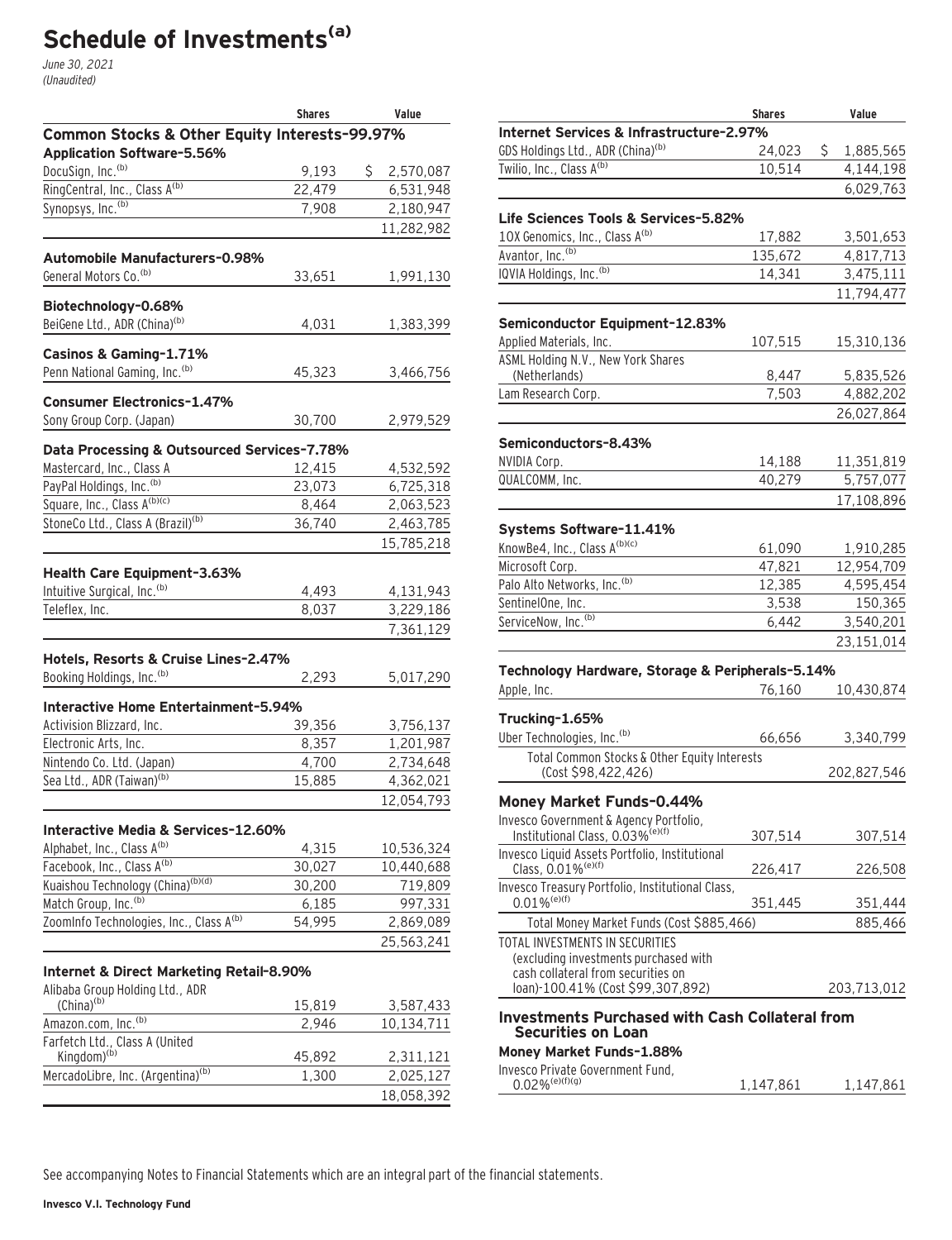|                                                                                                | <b>Shares</b> | Value         |
|------------------------------------------------------------------------------------------------|---------------|---------------|
| <b>Money Market Funds-(continued)</b>                                                          |               |               |
| Invesco Private Prime Fund, 0.12% <sup>(e)(f)(g)</sup>                                         | 2,677,272     | 2,678,343     |
| Total Investments Purchased with Cash Collateral<br>from Securities on Loan (Cost \$3,826,204) | 3,826,204     |               |
| TOTAL INVESTMENTS IN SECURITIES-102.29%<br>(Cost \$103,134,096)                                |               | 207,539,216   |
| OTHER ASSETS LESS LIABILITIES-(2.29)%                                                          |               | (4,648,087)   |
| NET ASSETS-100.00%                                                                             |               | \$202,891,129 |

Investment Abbreviations:

ADR – American Depositary Receipt

Notes to Schedule of Investments:

- (a) Industry and/or sector classifications used in this report are generally according to the Global Industry Classification Standard, which was developed by and is the exclusive property and a service mark of MSCI Inc. and Standard & Poor's.
- (b) Non-income producing security.
- (c) All or a portion of this security was out on loan at June 30, 2021.
- Security purchased or received in a transaction exempt from registration under the Securities Act of 1933, as amended (the "1933 Act"). The security may be resold pursuant to an exemption from registration under the 1933 Act, typically to qualified institutional buyers. The value of this security at June 30, 2021 represented less than 1% of the Fund's Net Assets.
- (e) Affiliated issuer. The issuer and/or the Fund is a wholly-owned subsidiary of Invesco Ltd., or is affiliated by having an investment adviser that is under common control of Invesco Ltd. The table below shows the Fund's transactions in, and earnings from, its investments in affiliates for the six months ended June 30, 2021.

|                                                                                      | Value<br>December 31, 2020 | <b>Purchases</b><br>at Cost | <b>Proceeds</b><br>from Sales | Change in<br><b>Unrealized</b><br>Appreciation | Realized<br>Gain         | Value<br>June 30, 2021 | <b>Dividend Income</b> |
|--------------------------------------------------------------------------------------|----------------------------|-----------------------------|-------------------------------|------------------------------------------------|--------------------------|------------------------|------------------------|
| Investments in Affiliated Money Market Funds:                                        |                            |                             |                               |                                                |                          |                        |                        |
| Invesco Government & Agency Portfolio, Institutional                                 |                            |                             |                               |                                                |                          |                        |                        |
| Class                                                                                | \$1,133,386                | \$11,195,746                | \$(12,021,618)                | $S -$                                          | $\overline{\phantom{a}}$ | 307.514                | 73<br>Ŝ.               |
| Invesco Liquid Assets Portfolio, Institutional Class                                 | 617.507                    | 7.996.961                   | (8.388.021)                   | 26                                             | 35                       | 226.508                | 42                     |
| Invesco Treasury Portfolio, Institutional Class                                      | 1,295,298                  | 12,795,138                  | (13.738.992)                  | $\overline{\phantom{a}}$                       | $\overline{\phantom{a}}$ | 351.444                | 29                     |
| <b>Investments Purchased with Cash Collateral from</b><br><b>Securities on Loan:</b> |                            |                             |                               |                                                |                          |                        |                        |
| Invesco Private Government Fund                                                      | 684.163                    | 9.117.207                   | (8,653,509)                   |                                                | $\overline{\phantom{a}}$ | 1,147,861              | $39*$                  |
| Invesco Private Prime Fund                                                           | 1,026,245                  | 14,069,179                  | (12, 417, 238)                |                                                | 157                      | 2,678,343              | $471*$                 |
| Total                                                                                | \$4,756,599                | \$55,174,231                | $$$ (55,219,378)              | \$26                                           | \$192                    | \$4,711,670            | \$654                  |

Represents the income earned on the investment of cash collateral, which is included in securities lending income on the Statement of Operations. Does not include rebates and fees paid to lending agent or premiums received from borrowers, if any.

(f) The rate shown is the 7-day SEC standardized yield as of June 30, 2021.

The security has been segregated to satisfy the commitment to return the cash collateral received in securities lending transactions upon the borrower's return of the securities loaned. See Note 1I.

### **Portfolio Composition**

By sector, based on Net Assets as of June 30, 2021

| Information Technology                                | 54.12% |
|-------------------------------------------------------|--------|
| <b>Communication Services</b>                         | 18.54  |
| <b>Consumer Discretionary</b>                         | 15.53  |
| Health Care                                           | 10.13  |
| Industrials                                           | 1.65   |
| Money Market Funds Plus Other Assets Less Liabilities | 0.03   |

See accompanying Notes to Financial Statements which are an integral part of the financial statements.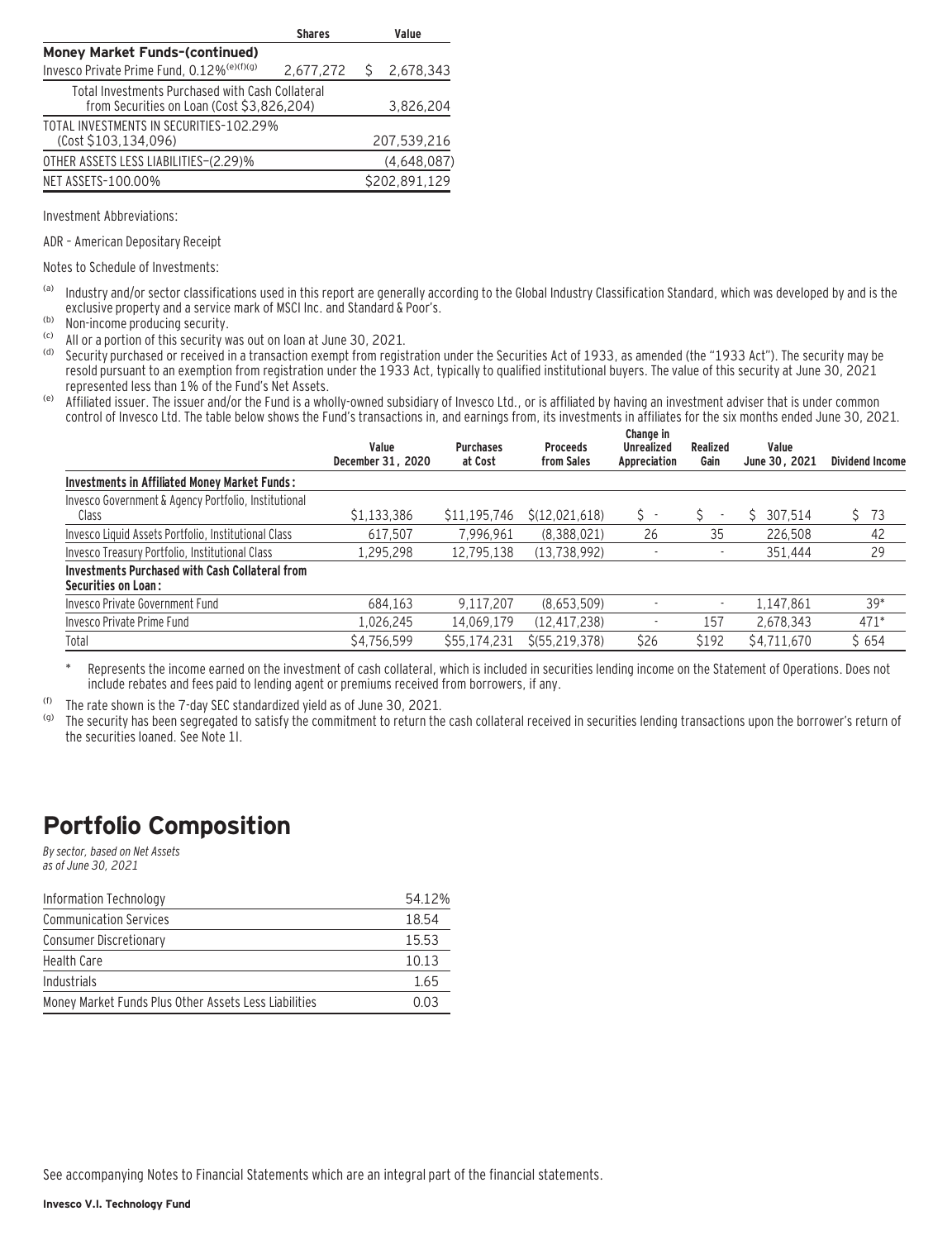### **Statement of Assets and Liabilities**

June 30, 2021 (Unaudited)

#### **Assets:**

| Investments in securities, at value                                                 |               |
|-------------------------------------------------------------------------------------|---------------|
| (Cost \$98,422,426)*                                                                | \$202,827,546 |
| Investments in affiliated money market funds, at value                              |               |
| (Cost \$4,711,670)                                                                  | 4,711,670     |
| Foreign currencies, at value (Cost \$52,954)                                        | 52,692        |
| Receivable for:                                                                     |               |
| Fund shares sold                                                                    | 12,391        |
| <b>Dividends</b>                                                                    | 12,567        |
| Investment for trustee deferred compensation and                                    |               |
| retirement plans                                                                    | 59,844        |
| Total assets                                                                        | 207,676,710   |
| Liabilities:                                                                        |               |
| Payable for:                                                                        |               |
| Investments purchased                                                               | 123,830       |
| Fund shares reacquired                                                              | 560,405       |
| Collateral upon return of securities loaned                                         | 3,826,204     |
| Accrued fees to affiliates                                                          | 165,509       |
| Accrued other operating expenses                                                    | 42,383        |
| Trustee deferred compensation and retirement plans                                  | 67,250        |
| <b>Total liabilities</b>                                                            | 4,785,581     |
| Net assets applicable to shares outstanding                                         | \$202,891,129 |
| Net assets consist of:                                                              |               |
| Shares of beneficial interest                                                       | \$50,444,865  |
| Distributable earnings                                                              | 152,446,264   |
|                                                                                     | \$202,891,129 |
| <b>Net Assets:</b>                                                                  |               |
| Series I                                                                            | \$189,445,893 |
| Series II                                                                           | \$13,445,236  |
|                                                                                     |               |
| Shares outstanding, no par value, with an unlimited number of<br>shares authorized: |               |
| Series I                                                                            | 4,649,155     |
| Series II                                                                           | 353,866       |

| Series I:                 |       |
|---------------------------|-------|
| Net asset value per share | 40 75 |
| Series II:                |       |
| Net asset value per share | 38.00 |

\* At June 30, 2021, securities with an aggregate value of \$3,601,644 were on loan to brokers.

# **Statement of Operations**

For the six months ended June 30, 2021 (Unaudited)

#### **Investment income:**

| Dividends (net of foreign withholding taxes of \$10,429)                                         | Ś | 358,165   |
|--------------------------------------------------------------------------------------------------|---|-----------|
| Dividends from affiliated money market funds (includes<br>securities lending income of \$12,533) |   | 12,677    |
| Total investment income                                                                          |   | 370,842   |
| <b>Expenses:</b>                                                                                 |   |           |
| Advisory fees                                                                                    |   | 752,716   |
| Administrative services fees                                                                     |   | 165,522   |
| Custodian fees                                                                                   |   | 4.464     |
| Distribution fees - Series II                                                                    |   | 16,273    |
| Transfer agent fees                                                                              |   | 14,303    |
| Trustees' and officers' fees and benefits                                                        |   | 10,166    |
| Reports to shareholders                                                                          |   | 23,103    |
| Professional services fees                                                                       |   | 26,701    |
| 0ther                                                                                            |   | 2,131     |
| Total expenses                                                                                   |   | 1,015,379 |
| Less: Fees waived                                                                                |   | (391)     |
| Net expenses                                                                                     |   | 1,014,988 |
| Net investment income (loss)                                                                     |   | (644.146) |

#### **Realized and unrealized gain (loss) from:**

| Net realized gain from:                                                                                  |              |
|----------------------------------------------------------------------------------------------------------|--------------|
| Unaffiliated investment securities (includes net gains<br>(losses) from securities sold to affiliates of |              |
| \$ (817, 372)                                                                                            | 31,523,150   |
| Affiliated investment securities                                                                         | 192          |
| Foreign currencies                                                                                       | 16,853       |
|                                                                                                          | 31,540,195   |
| Change in net unrealized appreciation (depreciation) of:                                                 |              |
| Unaffiliated investment securities                                                                       | (8,971,114)  |
| Affiliated investment securities                                                                         | 26           |
| Foreign currencies                                                                                       | (431)        |
|                                                                                                          | (8,971,519)  |
| Net realized and unrealized gain                                                                         | 22,568,676   |
| Net increase in net assets resulting from operations                                                     | \$21.924.530 |
|                                                                                                          |              |

See accompanying Notes to Financial Statements which are an integral part of the financial statements.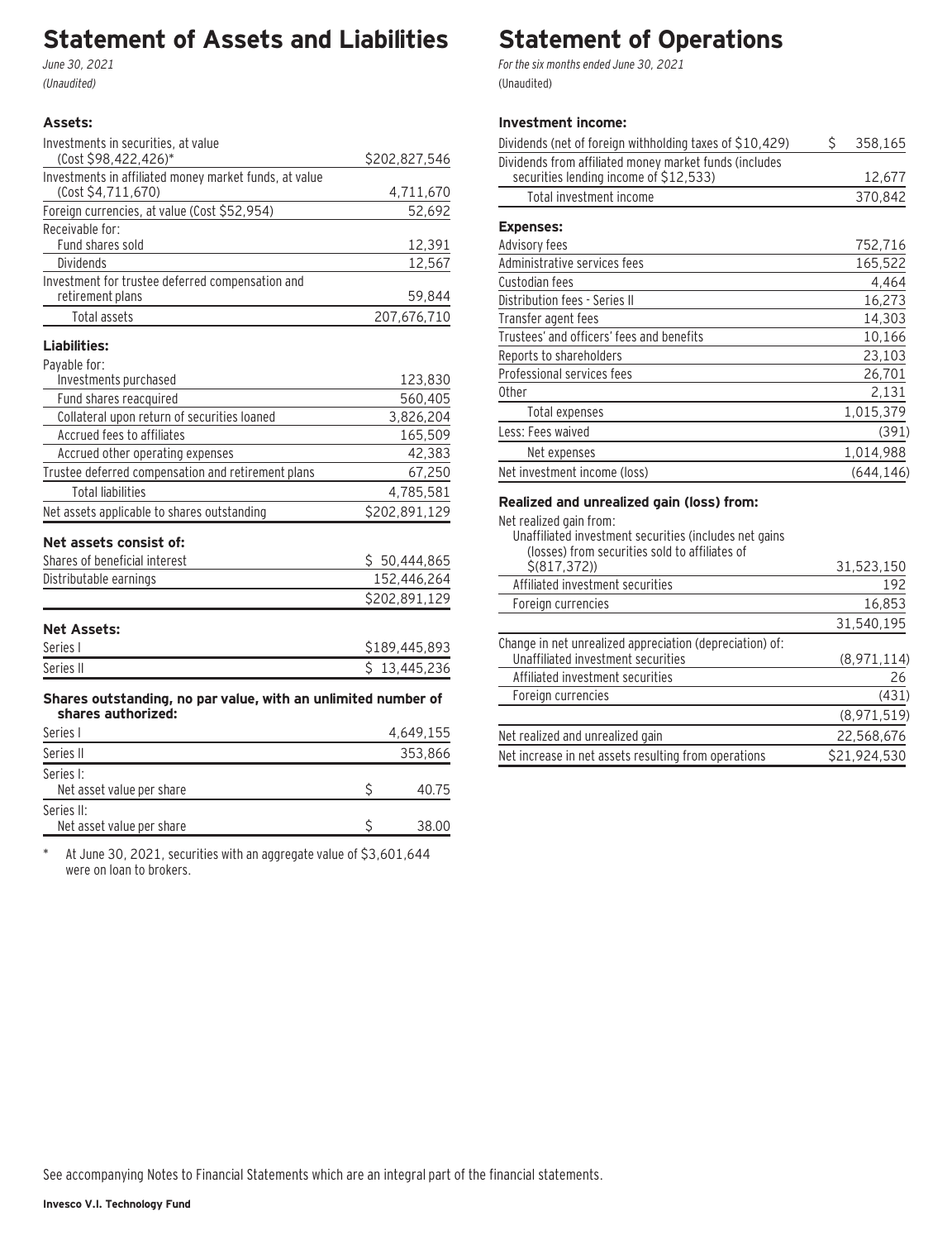### **Statement of Changes in Net Assets**

For the six months ended June 30, 2021 and the year ended December 31, 2020 (Unaudited)

|                                                                         | June 30,<br>2021 | December 31,<br>2020 |
|-------------------------------------------------------------------------|------------------|----------------------|
| <b>Operations:</b>                                                      |                  |                      |
| Net investment income (loss)                                            | \$<br>(644, 146) | (869, 121)<br>S      |
| Net realized gain                                                       | 31,540,195       | 19,539,973           |
| Change in net unrealized appreciation (depreciation)                    | (8,971,519)      | 43,894,069           |
| Net increase in net assets resulting from operations                    | 21,924,530       | 62,564,921           |
| Distributions to shareholders from distributable earnings:              |                  |                      |
| Series I                                                                |                  | (14, 122, 842)       |
| Series II                                                               |                  | (1,087,242)          |
| Total distributions from distributable earnings                         |                  | (15, 210, 084)       |
| <b>Share transactions-net:</b>                                          |                  |                      |
| Series I                                                                | (18,881,040)     | 16,335,060           |
| Series II                                                               | (1, 168, 356)    | (165, 991)           |
| Net increase (decrease) in net assets resulting from share transactions | (20,049,396)     | 16,169,069           |
| Net increase in net assets                                              | 1,875,134        | 63,523,906           |
| Net assets:                                                             |                  |                      |
| Beginning of period                                                     | 201,015,995      | 137,492,089          |
| End of period                                                           | \$202,891,129    | \$201,015,995        |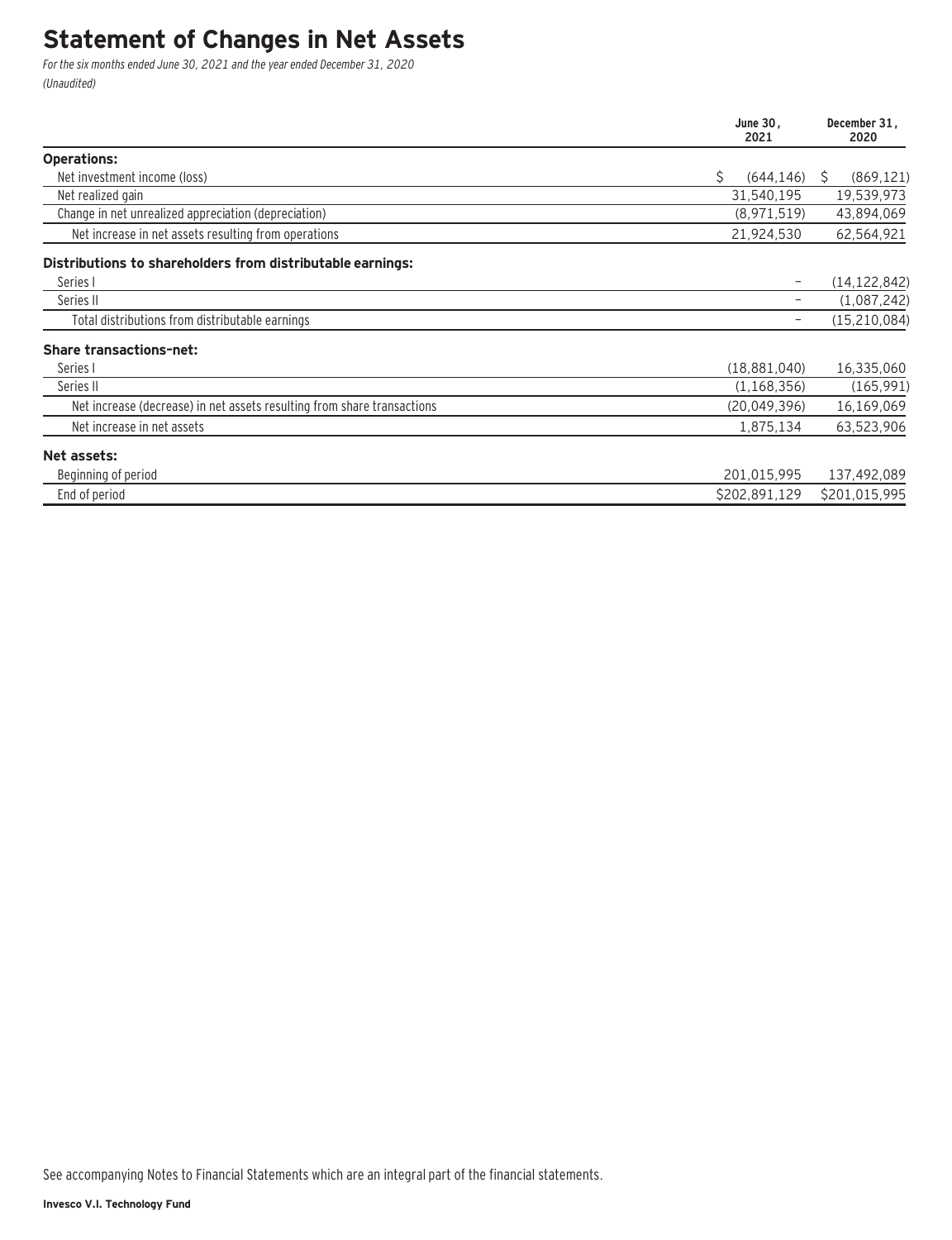## **Financial Highlights**

#### (Unaudited)

The following schedule presents financial highlights for a share of the Fund outstanding throughout the periods indicated.

|                           | Net asset<br>value,<br>beginning<br>of period | <b>Net</b><br>investment<br>income<br>$(logs)$ <sup>(a)</sup> | Net gains<br>(losses)<br>on securities<br>(both<br>realized and<br>unrealized) | <b>Total from</b><br>investment<br>operations | <b>Distributions</b><br>from net<br>realized<br>gains | Net asset<br>value, end<br>of period | Total<br>return <sup>(b)</sup> | Net assets,<br>end of period<br>(000's omitted) | Ratio of<br>expenses<br>to average<br>net assets<br>with fee waivers<br>and/or<br>expenses<br>absorbed | Ratio of<br>expenses<br>to average net<br>assets without<br>fee waivers<br>and/or<br>expenses<br>absorbed | Ratio of net<br>investment<br>income<br>(loss)<br>to average<br>net assets | <b>Portfolio</b><br>turnover <sup>(c)</sup> |
|---------------------------|-----------------------------------------------|---------------------------------------------------------------|--------------------------------------------------------------------------------|-----------------------------------------------|-------------------------------------------------------|--------------------------------------|--------------------------------|-------------------------------------------------|--------------------------------------------------------------------------------------------------------|-----------------------------------------------------------------------------------------------------------|----------------------------------------------------------------------------|---------------------------------------------|
| Series I                  |                                               |                                                               |                                                                                |                                               |                                                       |                                      |                                |                                                 |                                                                                                        |                                                                                                           |                                                                            |                                             |
| Six months ended 06/30/21 | \$36.55                                       | \$(0.12)                                                      | \$4.32                                                                         | \$4.20                                        | Ś.<br>$\overline{a}$                                  | \$40.75                              | 11.49%                         | \$189,446                                       | $1.00\%$ <sup>(d)</sup>                                                                                | $1.00\%$ <sup>(d)</sup>                                                                                   | $(0.63)$ % <sup>(d)</sup>                                                  | 37%                                         |
| Year ended 12/31/20       | 27.23                                         | (0.17)                                                        | 12.49                                                                          | 12.32                                         | (3.00)                                                | 36.55                                | 46.11                          | 187,801                                         | 0.98                                                                                                   | 0.98                                                                                                      | (0.53)                                                                     | 56                                          |
| Year ended 12/31/19       | 21.92                                         | (0.09)                                                        | 7.71                                                                           | 7.62                                          | (2.31)                                                | 27.23                                | 35.88                          | 127.308                                         | 0.99                                                                                                   | 0.99                                                                                                      | (0.36)                                                                     | 46                                          |
| Year ended 12/31/18       | 22.97                                         | (0.12)                                                        | 0.22                                                                           | 0.10                                          | (1.15)                                                | 21.92                                | (0.45)                         | 109,596                                         | 1.03                                                                                                   | 1.03                                                                                                      | (0.47)                                                                     | 48                                          |
| Year ended 12/31/17       | 17.89                                         | (0.09)                                                        | 6.34                                                                           | 6.25                                          | (1.17)                                                | 22.97                                | 35.13                          | 113,352                                         | 1.06                                                                                                   | 1.06                                                                                                      | (0.41)                                                                     | 43                                          |
| Year ended 12/31/16       | 18.83                                         | (0.06)                                                        | (0.06)                                                                         | (0.12)                                        | (0.82)                                                | 17.89                                | (0.76)                         | 87,632                                          | 1.10                                                                                                   | 1.10                                                                                                      | (0.33)                                                                     | 52                                          |
| Series II                 |                                               |                                                               |                                                                                |                                               |                                                       |                                      |                                |                                                 |                                                                                                        |                                                                                                           |                                                                            |                                             |
| Six months ended 06/30/21 | 34.13                                         | (0.15)                                                        | 4.02                                                                           | 3.87                                          | -                                                     | 38.00                                | 11.34                          | 13,445                                          | 1.25 <sup>(d)</sup>                                                                                    | 1.25 <sup>(d)</sup>                                                                                       | $(0.88)^{(d)}$                                                             | 37                                          |
| Year ended 12/31/20       | 25.63                                         | (0.23)                                                        | 11.73                                                                          | 11.50                                         | (3.00)                                                | 34.13                                | 45.79                          | 13.215                                          | 1.23                                                                                                   | 1.23                                                                                                      | (0.78)                                                                     | 56                                          |
| Year ended 12/31/19       | 20.79                                         | (0.15)                                                        | 7.30                                                                           | 7.15                                          | (2.31)                                                | 25.63                                | 35.56                          | 10,184                                          | 1.24                                                                                                   | 1.24                                                                                                      | (0.61)                                                                     | 46                                          |
| Year ended 12/31/18       | 21.89                                         | (0.17)                                                        | 0.22                                                                           | 0.05                                          | (1.15)                                                | 20.79                                | (0.71)                         | 9,587                                           | 1.28                                                                                                   | 1.28                                                                                                      | (0.72)                                                                     | 48                                          |
| Year ended 12/31/17       | 17.14                                         | (0.14)                                                        | 6.06                                                                           | 5.92                                          | (1.17)                                                | 21.89                                | 34.74                          | 9,439                                           | 1.31                                                                                                   | 1.31                                                                                                      | (0.66)                                                                     | 43                                          |
| Year ended 12/31/16       | 18.12                                         | (0.10)                                                        | (0.06)                                                                         | (0.16)                                        | (0.82)                                                | 17.14                                | (1.01)                         | 6,799                                           | 1.35                                                                                                   | 1.35                                                                                                      | (0.58)                                                                     | 52                                          |

(a) Calculated using average shares outstanding.<br>(b) Includes adjustments in accordance with accounting principles generally accepted in the United States of America and as such, the net asset value for financial reporting the returns based upon those net asset values may differ from the net asset value and returns for shareholder transactions. Total returns are not annualized for periods less than one year, if applicable, and do not reflect

(c) Portfolio turnover is calculated at the fund level and is not annualized for periods less than one year, if applicable.<br>(d) Ratios are annualized and based on average daily net assets (OOO's omitted) of \$189,262 and \$1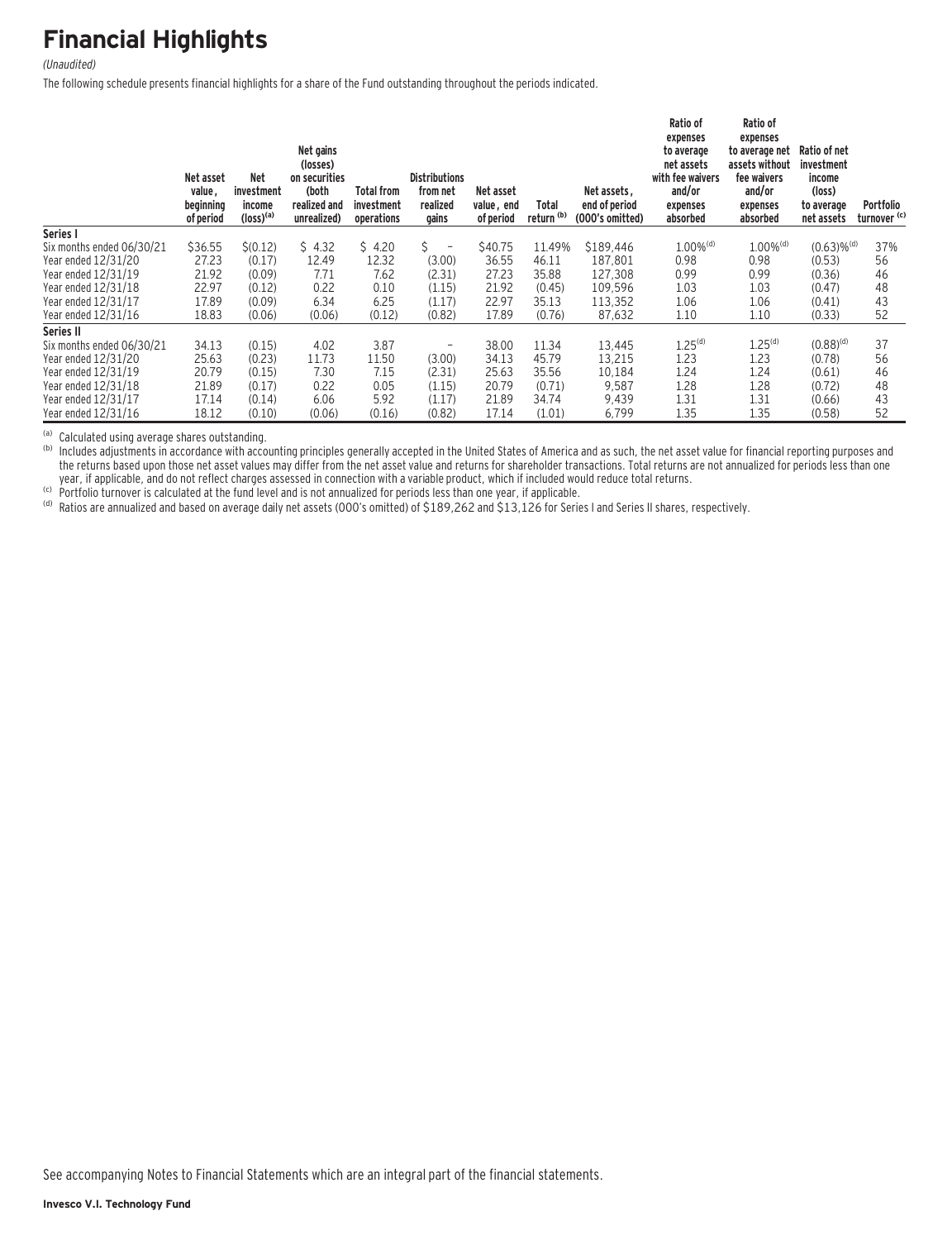### **Notes to Financial Statements**

June 30, 2021 (Unaudited)

#### **NOTE 1—Significant Accounting Policies**

Invesco V.I. Technology Fund (the "Fund") is a series portfolio of AIM Variable Insurance Funds (Invesco Variable Insurance Funds) (the "Trust"). The Trust is a Delaware statutory trust registered under the Investment Company Act of 1940, as amended (the "1940 Act"), as an open-end series management investment company. The Fund is classified as non-diversified. The Fund's classification changed from diversified to non-diversified on April 30, 2021. Information presented in these financial statements pertains only to the Fund. Matters affecting the Fund or each class will be voted on exclusively by the shareholders of the Fund or each class. Current Securities and Exchange Commission ("SEC") guidance, however, requires participating insurance companies offering separate accounts to vote shares proportionally in accordance with the instructions of the contract owners whose investments are funded by shares of each Fund or class.

The Fund's investment objective is long-term growth of capital.

The Fund currently offers two classes of shares, Series I and Series II, both of which are offered to insurance company separate accounts funding variable annuity contracts and variable life insurance policies ("variable products").

The Fund is an investment company and accordingly follows the investment company accounting and reporting guidance in accordance with Financial Accounting Standards Board Accounting Standards Codification Topic 946, Financial Services – Investment Companies.

The following is a summary of the significant accounting policies followed by the Fund in the preparation of its financial statements.

**A. Security Valuations** — Securities, including restricted securities, are valued according to the following policy.

A security listed or traded on an exchange (except convertible securities) is valued at its last sales price or official closing price as of the close of the customary trading session on the exchange where the security is principally traded, or lacking any sales or official closing price on a particular day, the security may be valued at the closing bid price on that day. Securities traded in the over-the-counter market are valued based on prices furnished by independent pricing services or market makers. When such securities are valued by an independent pricing service they may be considered fair valued. Futures contracts are valued at the final settlement price set by an exchange on which they are principally traded. Listed options are valued at the mean between the last bid and asked prices from the exchange on which they are principally traded. Options not listed on an exchange are valued by an independent source at the mean between the last bid and asked prices. For purposes of determining net asset value ("NAV") per share, futures and option contracts generally are valued 15 minutes after the close of the customary trading session of the New York Stock Exchange ("NYSE").

Investments in open-end and closed-end registered investment companies that do not trade on an exchange are valued at the end-of-day net asset value per share. Investments in open-end and closed-end registered investment companies that trade on an exchange are valued at the last sales price or official closing price as of the close of the customary trading session on the exchange where the security is principally traded.

Debt obligations (including convertible securities) and unlisted equities are fair valued using an evaluated quote provided by an independent pricing service. Evaluated quotes provided by the pricing service may be determined without exclusive reliance on quoted prices, and may reflect appropriate factors such as institution-size trading in similar groups of securities, developments related to specific securities, dividend rate (for unlisted equities), yield (for debt obligations), quality, type of issue, coupon rate (for debt obligations), maturity (for debt obligations), individual trading characteristics and other market data. Pricing services generally value debt obligations assuming orderly transactions of institutional round lot size, but a fund may hold or transact in the same securities in smaller, odd lot sizes. Odd lots often trade at lower prices than institutional round lots. Debt obligations are subject to interest rate and credit risks. In addition, all debt obligations involve some risk of default with respect to interest and/or principal payments.

Foreign securities' (including foreign exchange contracts) prices are converted into U.S. dollar amounts using the applicable exchange rates as of the close of the NYSE. If market quotations are available and reliable for foreign exchange-traded equity securities, the securities will be valued at the market quotations. Because trading hours for certain foreign securities end before the close of the NYSE, closing market quotations may become unreliable. If between the time trading ends on a particular security and the close of the customary trading session on the NYSE, events occur that the investment adviser determines are significant and make the closing price unreliable, the Fund may fair value the security. If the event is likely to have affected the closing price of the security, the security will be valued at fair value in good faith using procedures approved by the Board of Trustees. Adjustments to closing prices to reflect fair value may also be based on a screening process of an independent pricing service to indicate the degree of certainty, based on historical data, that the closing price in the principal market where a foreign security trades is not the current value as of the close of the NYSE. Foreign securities' prices meeting the approved degree of certainty that the price is not reflective of current value will be priced at the indication of fair value from the independent pricing service. Multiple factors may be considered by the independent pricing service in determining adjustments to reflect fair value and may include information relating to sector indices, American Depositary Receipts and domestic and foreign index futures. Foreign securities may have additional risks including exchange rate changes, potential for sharply devalued currencies and high inflation, political and economic upheaval, the relative lack of issuer information, relatively low market liquidity and the potential lack of strict financial and accounting controls and standards.

Securities for which market prices are not provided by any of the above methods may be valued based upon quotes furnished by independent sources. The last bid price may be used to value equity securities. The mean between the last bid and asked prices is used to value debt obligations, including corporate loans.

Securities for which market quotations are not readily available or became unreliable are valued at fair value as determined in good faith by or under the supervision of the Trust's officers following procedures approved by the Board of Trustees. Issuer specific events, market trends, bid/asked quotes of brokers and information providers and other market data may be reviewed in the course of making a good faith determination of a security's fair value.

The Fund may invest in securities that are subject to interest rate risk, meaning the risk that the prices will generally fall as interest rates rise and, conversely, the prices will generally rise as interest rates fall. Specific securities differ in their sensitivity to changes in interest rates depending on their individual characteristics. Changes in interest rates may result in increased market volatility, which may affect the value and/or liquidity of certain Fund investments.

Valuations change in response to many factors including the historical and prospective earnings of the issuer, the value of the issuer's assets, general market conditions which are not specifically related to the particular issuer, such as real or perceived adverse economic conditions, changes in the general outlook for revenues or corporate earnings, changes in interest or currency rates, regional or global instability, natural or environmental disasters, widespread disease or other public health issues, war, acts of terrorism or adverse investor sentiment generally and market liquidity. Because of the inherent uncertainties of valuation, the values reflected in the financial statements may materially differ from the value received upon actual sale of those investments.

**B. Securities Transactions and Investment Income** - Securities transactions are accounted for on a trade date basis. Realized gains or losses on sales are computed on the basis of specific identification of the securities sold. Interest income (net of withholding tax, if any) is recorded on an accrual basis from settlement date and includes coupon interest and amortization of premium and accretion of discount on debt securities as applicable. Dividend income (net of withholding tax, if any) is recorded on the ex-dividend date.

The Fund may periodically participate in litigation related to Fund investments. As such, the Fund may receive proceeds from litigation settlements. Any proceeds received are included in the Statement of Operations as realized gain (loss) for investments no longer held and as unrealized gain (loss) for investments still held.

Brokerage commissions and mark ups are considered transaction costs and are recorded as an increase to the cost basis of securities purchased and/or a reduction of proceeds on a sale of securities. Such transaction costs are included in the determination of net realized and unrealized gain (loss) from investment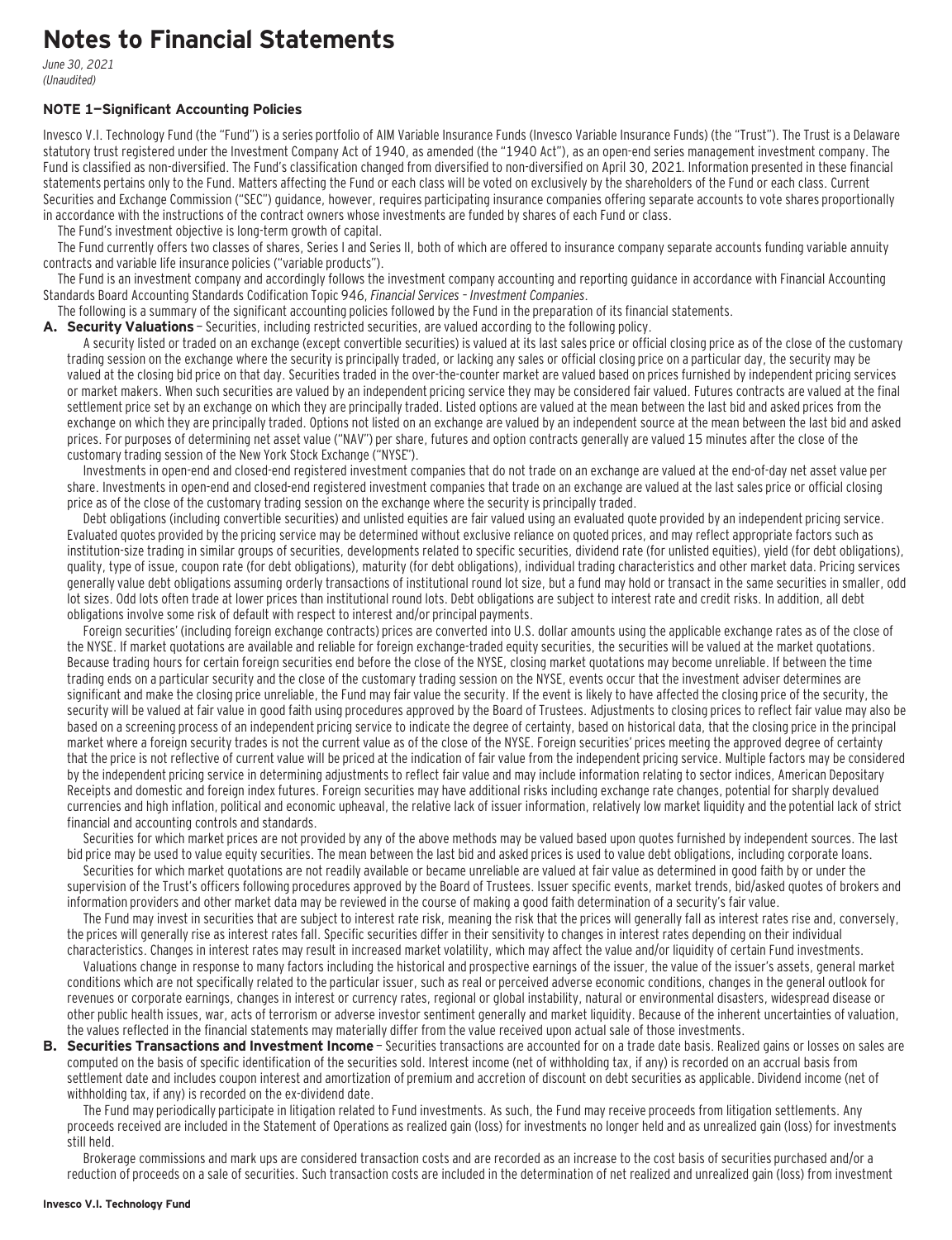securities reported in the Statement of Operations and the Statement of Changes in Net Assets and the net realized and unrealized gains (losses) on securities per share in the Financial Highlights. Transaction costs are included in the calculation of the Fund's net asset value and, accordingly, they reduce the Fund's total returns. These transaction costs are not considered operating expenses and are not reflected in net investment income reported in the Statement of Operations and the Statement of Changes in Net Assets, or the net investment income per share and the ratios of expenses and net investment income reported in the Financial Highlights, nor are they limited by any expense limitation arrangements between the Fund and the investment adviser. The Fund allocates income and realized and unrealized capital gains and losses to a class based on the relative net assets of each class.

- **C. Country Determination**  For the purposes of making investment selection decisions and presentation in the Schedule of Investments, the investment adviser may determine the country in which an issuer is located and/or credit risk exposure based on various factors. These factors include the laws of the country under which the issuer is organized, where the issuer maintains a principal office, the country in which the issuer derives 50% or more of its total revenues and the country that has the primary market for the issuer's securities, as well as other criteria. Among the other criteria that may be evaluated for making this determination are the country in which the issuer maintains 50% or more of its assets, the type of security, financial guarantees and enhancements, the nature of the collateral and the sponsor organization. Country of issuer and/or credit risk exposure has been determined to be the United States of America, unless otherwise noted.
- **D. Distributions**  Distributions from net investment income and net realized capital gain, if any, are generally declared and paid to separate accounts of participating insurance companies annually and recorded on the ex-dividend date.
- **E. Federal Income Taxes** The Fund intends to comply with the requirements of Subchapter M of the Internal Revenue Code of 1986, as amended (the "Internal Revenue Code"), necessary to qualify as a regulated investment company and to distribute substantially all of the Fund's taxable earnings to shareholders. As such, the Fund will not be subject to federal income taxes on otherwise taxable income (including net realized capital gain) that is distributed to shareholders. Therefore, no provision for federal income taxes is recorded in the financial statements.

The Fund recognizes the tax benefits of uncertain tax positions only when the position is more likely than not to be sustained. Management has analyzed the Fund's uncertain tax positions and concluded that no liability for unrecognized tax benefits should be recorded related to uncertain tax positions. Management is not aware of any tax positions for which it is reasonably possible that the total amounts of unrecognized tax benefits will change materially in the next 12 months.

- The Fund files tax returns in the U.S. Federal jurisdiction and certain other jurisdictions. Generally, the Fund is subject to examinations by such taxing authorities for up to three years after the filing of the return for the tax period.
- **F. Expenses**  Fees provided for under the Rule 12b-1 plan of a particular class of the Fund and which are directly attributable to that class are charged to the operations of such class. All other expenses are allocated among the classes based on relative net assets.
- **G. Accounting Estimates** The preparation of financial statements in conformity with accounting principles generally accepted in the United States of America ("GAAP") requires management to make estimates and assumptions that affect the reported amounts of assets and liabilities at the date of the financial statements and the reported amounts of revenues and expenses during the reporting period including estimates and assumptions related to taxation. Actual results could differ from those estimates by a significant amount. In addition, the Fund monitors for material events or transactions that may occur or become known after the period-end date and before the date the financial statements are released to print.
- **H. Indemnifications**  Under the Trust's organizational documents, each Trustee, officer, employee or other agent of the Trust is indemnified against certain liabilities that may arise out of the performance of their duties to the Fund. Additionally, in the normal course of business, the Fund enters into contracts, including the Fund's servicing agreements, that contain a variety of indemnification clauses. The Fund's maximum exposure under these arrangements is unknown as this would involve future claims that may be made against the Fund that have not yet occurred. The risk of material loss as a result of such indemnification claims is considered remote.
- **I. Securities Lending**  The Fund may lend portfolio securities having a market value up to one-third of the Fund's total assets. Such loans are secured by collateral equal to no less than the market value of the loaned securities determined daily by the securities lending provider. Such collateral will be cash or debt securities issued or guaranteed by the U.S. Government or any of its sponsored agencies. Cash collateral received in connection with these loans is invested in short-term money market instruments or affiliated money market funds and is shown as such on the Schedule of Investments. The Fund bears the risk of loss with respect to the investment of collateral. It is the Fund's policy to obtain additional collateral from or return excess collateral to the borrower by the end of the next business day, following the valuation date of the securities loaned. Therefore, the value of the collateral held may be temporarily less than the value of the securities on loan. When loaning securities, the Fund retains certain benefits of owning the securities, including the economic equivalent of dividends or interest generated by the security. Lending securities entails a risk of loss to the Fund if, and to the extent that, the market value of the securities loaned were to increase and the borrower did not increase the collateral accordingly, and the borrower failed to return the securities. The securities loaned are subject to termination at the option of the borrower or the Fund. Upon termination, the borrower will return to the Fund the securities loaned and the Fund will return the collateral. Upon the failure of the borrower to return the securities, collateral may be liquidated and the securities may be purchased on the open market to replace the loaned securities. The Fund could experience delays and costs in gaining access to the collateral and the securities may lose value during the delay which could result in potential losses to the Fund. Some of these losses may be indemnified by the lending agent. The Fund bears the risk of any deficiency in the amount of the collateral available for return to the borrower due to any loss on the collateral invested. Dividends received on cash collateral investments for securities lending transactions, which are net of compensation to counterparties, are included in Dividends from affiliated money market funds on the Statement of Operations. The aggregate value of securities out on loan, if any, is shown as a footnote on the Statement of Assets and Liabilities.
- **J. Foreign Currency Translations**  Foreign currency is valued at the close of the NYSE based on quotations posted by banks and major currency dealers. Portfolio securities and other assets and liabilities denominated in foreign currencies are translated into U.S. dollar amounts at the date of valuation. Purchases and sales of portfolio securities (net of foreign taxes withheld on disposition) and income items denominated in foreign currencies are translated into U.S. dollar amounts on the respective dates of such transactions. The Fund does not separately account for the portion of the results of operations resulting from changes in foreign exchange rates on investments and the fluctuations arising from changes in market prices of securities held. The combined results of changes in foreign exchange rates and the fluctuation of market prices on investments (net of estimated foreign tax withholding) are included with the net realized and unrealized gain or loss from investments in the Statement of Operations. Reported net realized foreign currency gains or losses arise from (1) sales of foreign currencies, (2) currency gains or losses realized between the trade and settlement dates on securities transactions, and (3) the difference between the amounts of dividends, interest, and foreign withholding taxes recorded on the Fund's books and the U.S. dollar equivalent of the amounts actually received or paid. Net unrealized foreign currency gains and losses arise from changes in the fair values of assets and liabilities, other than investments in securities at fiscal period end, resulting from changes in exchange rates.

The Fund may invest in foreign securities, which may be subject to foreign taxes on income, gains on investments or currency repatriation, a portion of which may be recoverable. Foreign taxes, if any, are recorded based on the tax regulations and rates that exist in the foreign markets in which the Fund invests and are shown in the Statement of Operations.

**K. Forward Foreign Currency Contracts** — The Fund may engage in foreign currency transactions either on a spot (i.e. for prompt delivery and settlement) basis, or through forward foreign currency contracts, to manage or minimize currency or exchange rate risk.

The Fund may also enter into forward foreign currency contracts for the purchase or sale of a security denominated in a foreign currency in order to "lock in" the U.S. dollar price of that security, or the Fund may also enter into forward foreign currency contracts that do not provide for physical settlement of the two currencies, but instead are settled by a single cash payment calculated as the difference between the agreed upon exchange rate and the spot rate at settlement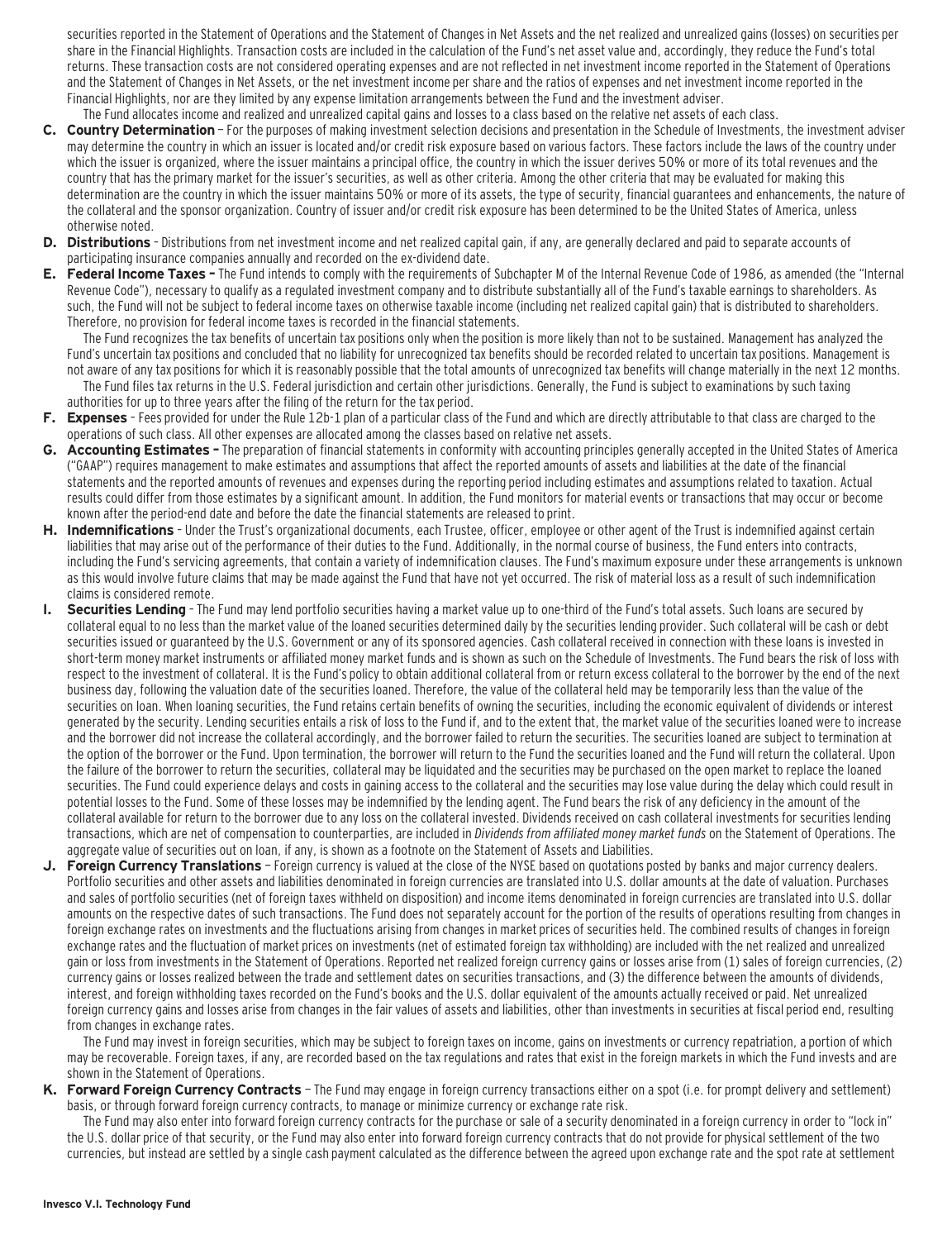based upon an agreed upon notional amount (non-deliverable forwards). The Fund will set aside liquid assets in an amount equal to the daily mark-to-market obligation for forward foreign currency contracts.

A forward foreign currency contract is an obligation between two parties ("Counterparties") to purchase or sell a specific currency for an agreed-upon price at a future date. The use of forward foreign currency contracts does not eliminate fluctuations in the price of the underlying securities the Fund owns or intends to acquire but establishes a rate of exchange in advance. Fluctuations in the value of these contracts are measured by the difference in the contract date and reporting date exchange rates and are recorded as unrealized appreciation (depreciation) until the contracts are closed. When the contracts are closed, realized gains (losses) are recorded. Realized and unrealized gains (losses) on the contracts are included in the Statement of Operations. The primary risks associated with forward foreign currency contracts include failure of the Counterparty to meet the terms of the contract and the value of the foreign currency changing unfavorably. These risks may be in excess of the amounts reflected in the Statement of Assets and Liabilities.

- **L. COVID-19 Risk**  The COVID-19 strain of coronavirus has resulted in instances of market closures and dislocations, extreme volatility, liquidity constraints and increased trading costs. Efforts to contain its spread have resulted in travel restrictions, disruptions of healthcare systems, business operations and supply chains, layoffs, lower consumer demand, and defaults, among other significant economic impacts that have disrupted global economic activity across many industries. Such economic impacts may exacerbate other pre-existing political, social and economic risks locally or globally. The ongoing effects of COVID-19 are unpredictable and may result in significant and prolonged effects on the Fund's performance.
- **M. Other Risks**  The Fund's investments are concentrated in a comparatively narrow segment of the economy, which may make the Fund more volatile. Many products and services offered in technology-related industries are subject to rapid obsolescence, which may lower the value of the issuers in this sector. The Fund is non-diversified and may invest in securities of fewer issuers than if it were diversified. Thus, the value of the Fund's shares may vary more widely and the Fund may be subject to greater market and credit risk than if the Fund invested more broadly.

#### **NOTE 2—Advisory Fees and Other Fees Paid to Affiliates**

The Trust has entered into a master investment advisory agreement with Invesco Advisers, Inc. (the "Adviser" or "Invesco"). Under the terms of the investment advisory agreement, the Fund accrues daily and pays monthly an advisory fee to the Adviser based on the annual rate of the Fund's average daily net assets as follows:

| <b>Average Daily Net Assets</b> | Rate   |
|---------------------------------|--------|
| First \$250 million             | 0.750% |
| Next \$250 million              | 0.740% |
| Next \$500 million              | 0.730% |
| Next \$1.5 billion              | 0.720% |
| Next \$2.5 billion              | 0.710% |
| Next \$2.5 billion              | 0.700% |
| Next \$2.5 billion              | 0.690% |
| Over \$10 billion               | 0.680% |

For the six months ended June 30, 2021, the effective advisory fee rate incurred by the Fund was 0.75%.

Under the terms of a master sub-advisory agreement between the Adviser and each of Invesco Asset Management Deutschland GmbH, Invesco Asset Management Limited, Invesco Asset Management (Japan) Limited, Invesco Hong Kong Limited, Invesco Senior Secured Management, Inc. and Invesco Canada Ltd. and separate sub-advisory agreements with Invesco Capital Management LLC and Invesco Asset Management (India) Private Limited (collectively, the "Affiliated Sub-Advisers") the Adviser, not the Fund, will pay 40% of the fees paid to the Adviser to any such Affiliated Sub-Adviser(s) that provide(s) discretionary investment management services to the Fund based on the percentage of assets allocated to such Affiliated Sub-Adviser(s).

The Adviser has contractually agreed, through at least June 30, 2022, to waive advisory fees and/or reimburse expenses of all shares to the extent necessary to limit total annual fund operating expenses after fee waiver and/or expense reimbursement (excluding certain items discussed below) of Series I shares to 2.00% and Series II shares to 2.25% of the Fund's average daily net assets (the "expense limits"). In determining the Adviser's obligation to waive advisory fees and/or reimburse expenses, the following expenses are not taken into account, and could cause the total annual fund operating expenses after fee waiver and/or expense reimbursement to exceed the numbers reflected above: (1) interest; (2) taxes; (3) dividend expense on short sales; (4) extraordinary or non-routine items, including litigation expenses; and (5) expenses that the Fund has incurred but did not actually pay because of an expense offset arrangement. Unless Invesco continues the fee waiver agreement, it will terminate on June 30, 2022. During its term, the fee waiver agreement cannot be terminated or amended to increase the expense limits or reduce the advisory fee waiver without approval of the Board of Trustees. The Adviser did not waive fees and/or reimburse expenses during the period under these expense limits.

Further, the Adviser has contractually agreed, through at least June 30, 2023, to waive the advisory fee payable by the Fund in an amount equal to 100% of the net advisory fees the Adviser receives from the affiliated money market funds on investments by the Fund of uninvested cash (excluding investments of cash collateral from securities lending) in such affiliated money market funds.

For the six months ended June 30, 2021, the Adviser waived advisory fees of \$391.

The Trust has entered into a master administrative services agreement with Invesco pursuant to which the Fund has agreed to pay Invesco a fee for costs incurred in providing accounting services and fund administrative services to the Fund and to reimburse Invesco for fees paid to insurance companies that have agreed to provide certain administrative services to the Fund. These administrative services provided by the insurance companies may include, among other things: maintenance of master accounts with the Fund; tracking, recording and transmitting net purchase and redemption orders for Fund shares; maintaining and preserving records related to the purchase, redemption and other account activity of variable product owners; distributing copies of Fund documents such as prospectuses, proxy materials and periodic reports, to variable product owners, and responding to inquiries from variable product owners about the Fund. Pursuant to such agreement, for the six months ended June 30, 2021, Invesco was paid \$15,179 for accounting and fund administrative services and was reimbursed \$150,343 for fees paid to insurance companies. Invesco has entered into a sub-administration agreement whereby State Street Bank and Trust Company ("SSB") serves as fund accountant and provides certain administrative services to the Fund. Pursuant to a custody agreement with the Trust on behalf of the Fund, SSB also serves as the Fund's custodian.

The Trust has entered into a transfer agency and service agreement with Invesco Investment Services, Inc. ("IIS") pursuant to which the Fund has agreed to pay IIS a fee for providing transfer agency and shareholder services to the Fund and reimburse IIS for certain expenses incurred by IIS in the course of providing such services. For the six months ended June 30, 2021, expenses incurred under the agreement are shown in the Statement of Operations as Transfer agent fees.

The Trust has entered into a master distribution agreement with Invesco Distributors, Inc. ("IDI") to serve as the distributor for the Fund. The Trust has adopted a plan pursuant to Rule 12b-1 under the 1940 Act with respect to the Fund's Series II shares (the "Plan"). The Fund, pursuant to the Plan, pays IDI compensation at the annual rate of 0.25% of the Fund's average daily net assets of Series II shares. The fees are accrued daily and paid monthly. Of the Plan payments, up to 0.25% of the average daily net assets of the Series II shares may be paid to insurance companies who furnish continuing personal shareholder services to customers who purchase and own Series II shares of the Fund. For the six months ended June 30, 2021, expenses incurred under the Plan are detailed in the Statement of Operations as Distribution fees.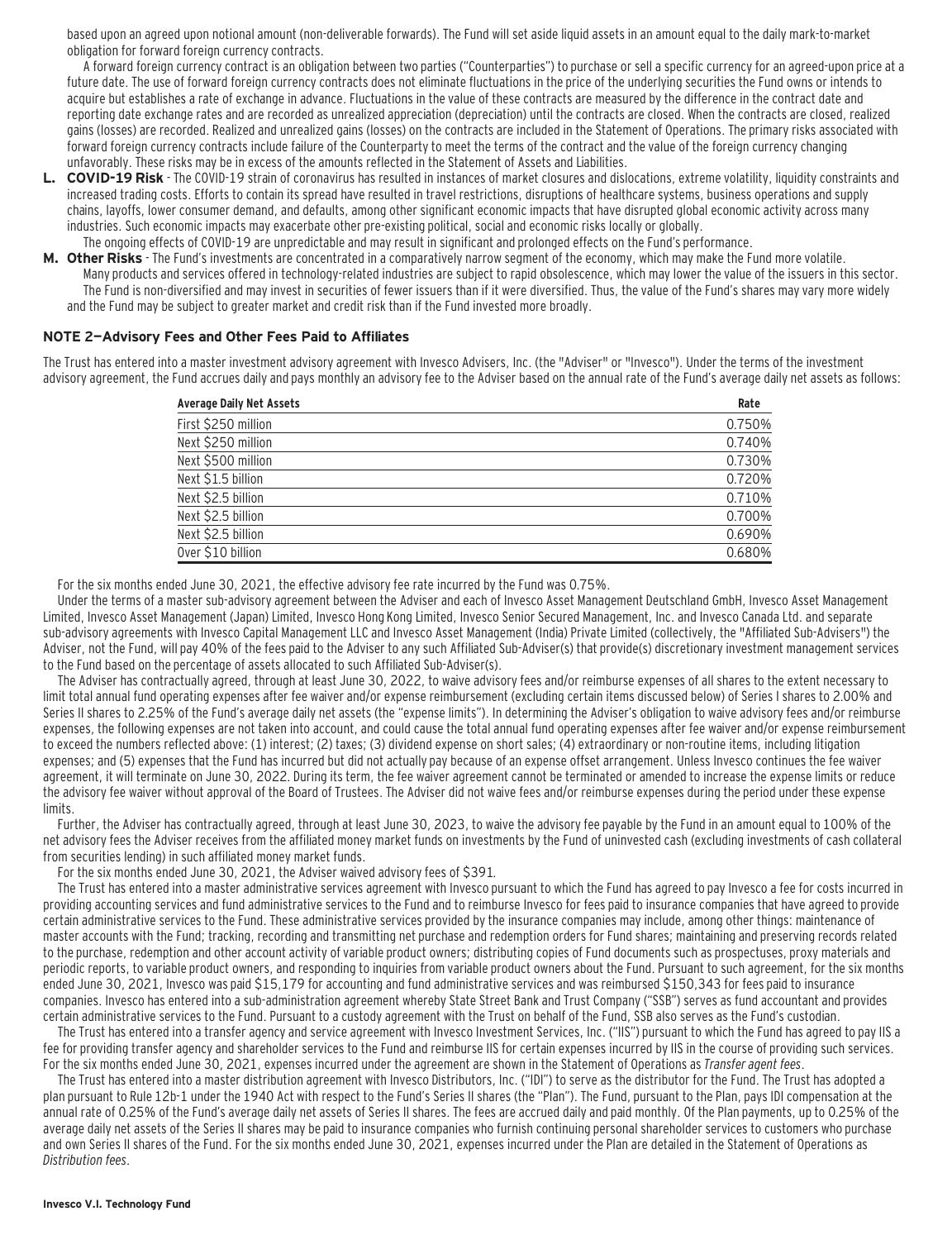For the six months ended June 30, 2021, the Fund incurred \$1,238 in brokerage commissions with Invesco Capital Markets, Inc., an affiliate of the Adviser and IDI, for portfolio transactions executed on behalf of the Fund.

Certain officers and trustees of the Trust are officers and directors of the Adviser, IIS and/or IDI.

#### **NOTE 3—Additional Valuation Information**

GAAP defines fair value as the price that would be received to sell an asset or paid to transfer a liability in an orderly transaction between market participants at the measurement date, under current market conditions. GAAP establishes a hierarchy that prioritizes the inputs to valuation methods, giving the highest priority to readily available unadjusted quoted prices in an active market for identical assets (Level 1) and the lowest priority to significant unobservable inputs (Level 3), generally when market prices are not readily available or are unreliable. Based on the valuation inputs, the securities or other investments are tiered into one of three levels. Changes in valuation methods may result in transfers in or out of an investment's assigned level:

- Level 1 Prices are determined using quoted prices in an active market for identical assets.
- Level 2 Prices are determined using other significant observable inputs. Observable inputs that other market participants may use in pricing a security. These may include quoted prices for similar securities, interest rates, prepayment speeds, credit risk, yield curves, loss severities, default rates, discount rates, volatilities and others.
- Level 3 Prices are determined using significant unobservable inputs. In situations where quoted prices or observable inputs are unavailable (for example, when there is little or no market activity for an investment at the end of the period), unobservable inputs may be used. Unobservable inputs reflect the Fund's own assumptions about the factors market participants would use in determining fair value of the securities or instruments and would be based on the best available information.

The following is a summary of the tiered valuation input levels, as of June 30, 2021. The level assigned to the securities valuations may not be an indication of the risk or liquidity associated with investing in those securities. Because of the inherent uncertainties of valuation, the values reflected in the financial statements may materially differ from the value received upon actual sale of those investments.

|                                        | Level 1       | Level 2      | Level 3      | Total         |
|----------------------------------------|---------------|--------------|--------------|---------------|
| Investments in Securities              |               |              |              |               |
| Common Stocks & Other Equity Interests | \$196,393,560 | \$6.433.986  | ~-           | S202.827.546  |
| Money Market Funds                     | 885.466       | 3.826.204    |              | 4,711,670     |
| <b>Total Investments</b>               | \$197,279,026 | \$10,260,190 | $\checkmark$ | \$207,539,216 |

#### **NOTE 4—Security Transactions with Affiliated Funds**

The Fund is permitted to purchase or sell securities from or to certain other Invesco Funds under specified conditions outlined in procedures adopted by the Board of Trustees of the Trust. The procedures have been designed to ensure that any purchase or sale of securities by the Fund from or to another fund or portfolio that is or could be considered an affiliate by virtue of having a common investment adviser (or affiliated investment advisers), common Trustees and/or common officers complies with Rule 17a-7 of the 1940 Act. Further, as defined under the procedures, each transaction is effected at the current market price. Pursuant to these procedures, for the six months ended June 30, 2021, the Fund engaged in securities sales of \$1,770,187, which resulted in net realized gains (losses) of \$(817,372).

#### **NOTE 5—Trustees' and Officers' Fees and Benefits**

Trustees' and Officers' Fees and Benefits include amounts accrued by the Fund to pay remuneration to certain Trustees and Officers of the Fund. Trustees have the option to defer compensation payable by the Fund, and Trustees' and Officers' Fees and Benefits also include amounts accrued by the Fund to fund such deferred compensation amounts. Those Trustees who defer compensation have the option to select various Invesco Funds in which their deferral accounts shall be deemed to be invested. Finally, certain current Trustees were eligible to participate in a retirement plan that provided for benefits to be paid upon retirement to Trustees over a period of time based on the number of years of service. The Fund may have certain former Trustees who also participate in a retirement plan and receive benefits under such plan. Trustees' and Officers' Fees and Benefits include amounts accrued by the Fund to fund such retirement benefits. Obligations under the deferred compensation and retirement plans represent unsecured claims against the general assets of the Fund.

#### **NOTE 6—Cash Balances**

The Fund is permitted to temporarily carry a negative or overdrawn balance in its account with SSB, the custodian bank. Such balances, if any at period-end, are shown in the Statement of Assets and Liabilities under the payable caption Amount due custodian. To compensate the custodian bank for such overdrafts, the overdrawn Fund may either (1) leave funds as a compensating balance in the account so the custodian bank can be compensated by earning the additional interest; or (2) compensate by paying the custodian bank at a rate agreed upon by the custodian bank and Invesco, not to exceed the contractually agreed upon rate. The Fund may not purchase additional securities when any borrowings from banks or broker-dealers exceed 5% of the Fund's total assets, or when any borrowings from an Invesco Fund are outstanding.

#### **NOTE 7—Tax Information**

The amount and character of income and gains to be distributed are determined in accordance with income tax regulations, which may differ from GAAP. Reclassifications are made to the Fund's capital accounts to reflect income and gains available for distribution (or available capital loss carryforward) under income tax regulations. The tax character of distributions paid during the year and the tax components of net assets will be reported at the Fund's fiscal year-end.

Capital loss carryforward is calculated and reported as of a specific date. Results of transactions and other activity after that date may affect the amount of capital loss carryforward actually available for the Fund to utilize. The ability to utilize capital loss carryforwards in the future may be limited under the Internal Revenue Code and related regulations based on the results of future transactions.

The Fund did not have a capital loss carryforward as of December 31, 2020.

#### **NOTE 8—Investment Transactions**

The aggregate amount of investment securities (other than short-term securities, U.S. Government obligations and money market funds, if any) purchased and sold by the Fund during the six months ended June 30, 2021 was \$73,913,488 and \$91,594,293, respectively. Cost of investments, including any derivatives, on a tax basis includes the adjustments for financial reporting purposes as of the most recently completed federal income tax reporting period-end.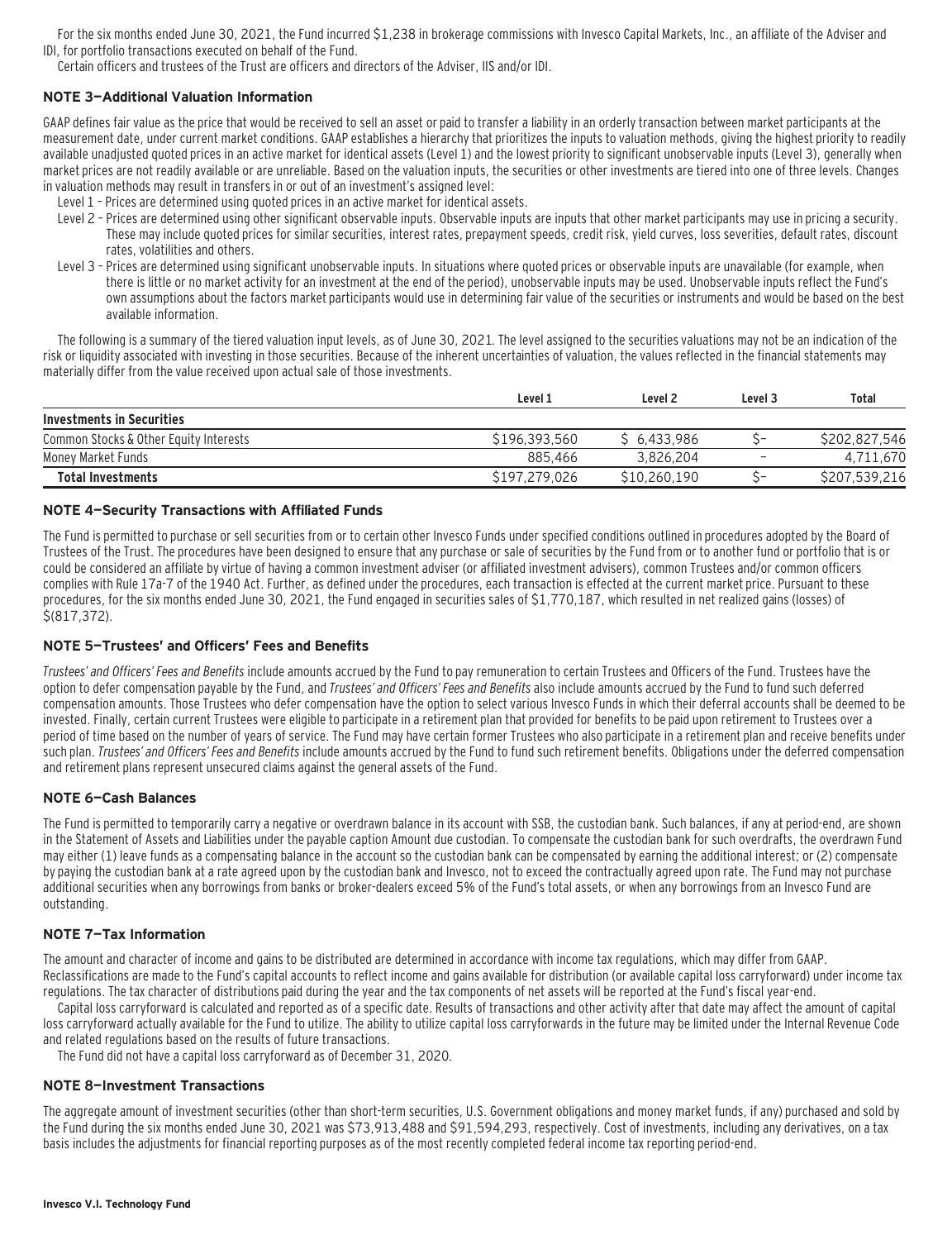#### **Unrealized Appreciation (Depreciation) of Investments on a Tax Basis**

| Aggregate unrealized appreciation of investments   | \$104.911.439 |
|----------------------------------------------------|---------------|
| Aggregate unrealized (depreciation) of investments | 197<br>(907)  |
| Net unrealized appreciation of investments         | S104.004.242  |
|                                                    |               |

Cost of investments for tax purposes is \$103,534,974.

#### **NOTE 9—Share Information**

|                                           |                          | <b>Summary of Share Activity</b>          |               |                                        |  |
|-------------------------------------------|--------------------------|-------------------------------------------|---------------|----------------------------------------|--|
|                                           |                          | Six months ended<br>June 30, $2021^{(a)}$ |               | <b>Year ended</b><br>December 31, 2020 |  |
|                                           | <b>Shares</b>            | Amount                                    | <b>Shares</b> | Amount                                 |  |
| Sold:                                     |                          |                                           |               |                                        |  |
| Series I                                  | 486.668                  | \$18.615.622                              | 1,316,336     | \$40,969,639                           |  |
| Series II                                 | 23,124                   | 815,818                                   | 91,668        | 2,566,999                              |  |
| Issued as reinvestment of dividends:      |                          |                                           |               |                                        |  |
| Series I                                  | $\overline{\phantom{a}}$ | $\overline{\phantom{a}}$                  | 417.589       | 14,122,842                             |  |
| Series II                                 | ٠                        |                                           | 34,417        | 1,087,242                              |  |
| <b>Reacquired:</b>                        |                          |                                           |               |                                        |  |
| Series I                                  | (975.173)                | (37, 496, 662)                            | (1,271,839)   | (38, 757, 421)                         |  |
| Series II                                 | (56, 512)                | (1,984,174)                               | (136, 171)    | (3,820,232)                            |  |
| Net increase (decrease) in share activity | (521, 893)               | \$(20.049.396)                            | 452.000       | \$16,169,069                           |  |

(a) There are entities that are record owners of more than 5% of the outstanding shares of the Fund and in the aggregate own 64% of the outstanding shares of the Fund. The Fund and the Fund's principal underwriter or adviser, are parties to participation agreements with these entities whereby these entities sell units of interest in separate accounts funding variable products that are invested in the Fund. The Fund, Invesco and/or Invesco affiliates may make payments to these entities, which are considered to be related to the Fund, for providing services to the Fund, Invesco and/or Invesco affiliates including but not limited to services such as, securities brokerage, third party record keeping and account servicing and administrative services. The Fund has no knowledge as to whether all or any portion of the shares owned of record by these entities are also owned beneficially.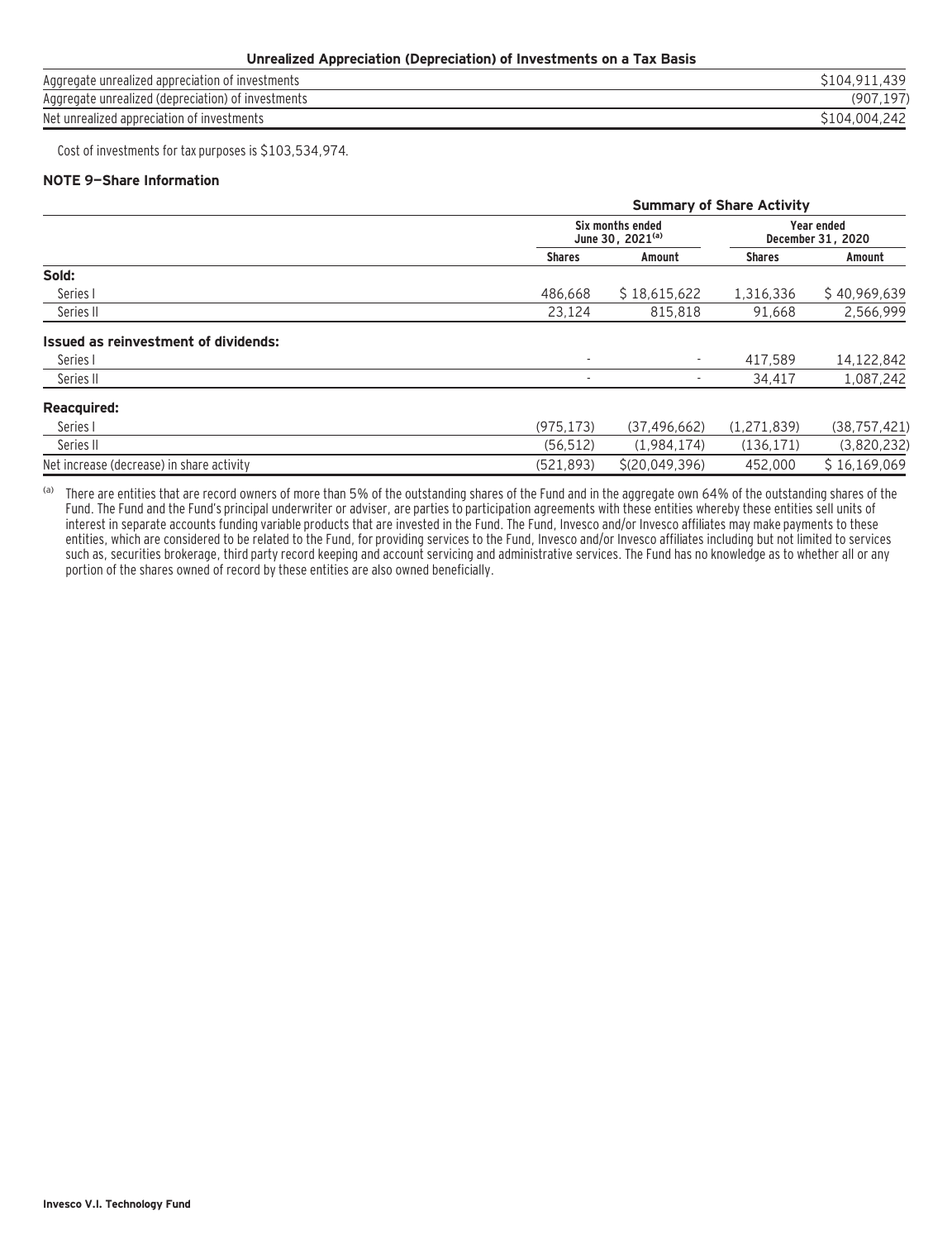### **Calculating your ongoing Fund expenses**

#### **Example**

As a shareholder of the Fund, you incur ongoing costs, including management fees; distribution and/or service fees (12b-1); and other Fund expenses. This example is intended to help you understand your ongoing costs (in dollars) of investing in the Fund and to compare these costs with ongoing costs of investing in other mutual funds. The example is based on an investment of \$1,000 invested at the beginning of the period and held for the entire period January 1, 2021 through June 30, 2021.

The actual and hypothetical expenses in the examples below do not represent the effect of any fees or other expenses assessed in connection with a variable product; if they did, the expenses shown would be higher while the ending account values shown would be lower.

#### **Actual expenses**

The table below provides information about actual account values and actual expenses. You may use the information in this table, together with the amount you invested, to estimate the expenses that you paid over the period. Simply divide your account value by \$1,000 (for example, an \$8,600 account value divided by \$1,000 = 8.6), then multiply the result by the number in the table under the heading entitled "Actual Expenses Paid During Period" to estimate the expenses you paid on your account during this period.

#### **Hypothetical example for comparison purposes**

The table below also provides information about hypothetical account values and hypothetical expenses based on the Fund's actual expense ratio and an assumed rate of return of 5% per year before expenses, which is not the Fund's actual return.

The hypothetical account values and expenses may not be used to estimate the actual ending account balance or expenses you paid for the period. You may use this information to compare the ongoing costs of investing in the Fund and other funds. To do so, compare this 5% hypothetical example with the 5% hypothetical examples that appear in the shareholder reports of the other funds.

Please note that the expenses shown in the table are meant to highlight your ongoing costs. Therefore, the hypothetical information is useful in comparing ongoing costs, and will not help you determine the relative total costs of owning different funds.

|           |                                                        |                                                         | <b>ACTUAL</b>                                                | <b>HYPOTHETICAL</b><br>(5% annual return before<br>expenses) |                                                              |                                              |
|-----------|--------------------------------------------------------|---------------------------------------------------------|--------------------------------------------------------------|--------------------------------------------------------------|--------------------------------------------------------------|----------------------------------------------|
|           | <b>Beginning</b><br><b>Account Value</b><br>(01/01/21) | <b>Endina</b><br><b>Account Value</b><br>$(06/30/21)^1$ | <b>Expenses</b><br><b>Paid During</b><br>Period <sup>2</sup> | <b>Endina</b><br><b>Account Value</b><br>(06/30/21)          | <b>Expenses</b><br><b>Paid During</b><br>Period <sup>2</sup> | <b>Annualized</b><br><b>Expense</b><br>Ratio |
| Series I  | \$1,000.00                                             | \$1.114.60                                              | \$5.24                                                       | \$1.019.84                                                   | \$5.01                                                       | 1.00%                                        |
| Series II | 1,000.00                                               | 1.113.10                                                | 6.55                                                         | 1,018.60                                                     | 6.26                                                         | 1.25                                         |

<sup>1</sup> The actual ending account value is based on the actual total return of the Fund for the period January 1, 2021 through June 30, 2021, after actual expenses and will differ from the hund's expense ratio and a hypothetic

Expenses are equal to the Fund's annualized expense ratio as indicated above multiplied by the average account value over the period, multiplied by 181/365 to reflect the most recent fiscal half year.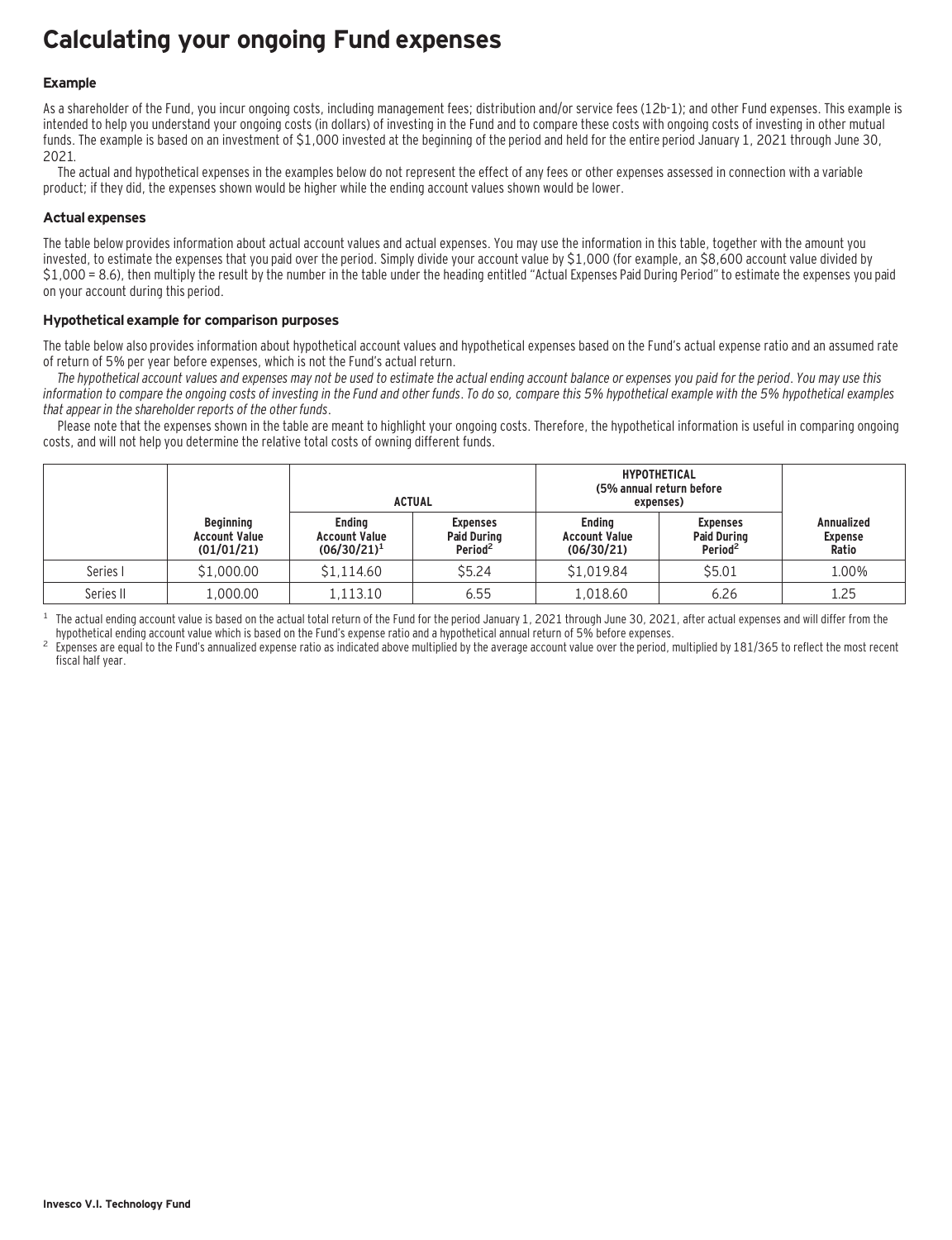### **Approval of Investment Advisory and Sub-Advisory Contracts**

At meetings held on June 10, 2021, the Board of Trustees (the Board or the Trustees) of AIM Variable Insurance Funds (Invesco Variable Insurance Funds) as a whole, and the independent Trustees, who comprise over 75% of the Board, voting separately, approved the continuance of the Invesco V.I. Technology Fund's (the Fund) Master Investment Advisory Agreement with Invesco Advisers, Inc. (Invesco Advisers and the investment advisory agreement) and the Master Intergroup Sub-Advisory Contract for Mutual Funds with Invesco Asset Management Deutschland GmbH, Invesco Asset Management Limited, Invesco Asset Management (Japan) Limited, Invesco Hong Kong Limited, Invesco Senior Secured Management, Inc. and Invesco Canada Ltd. and separate sub-advisory contracts with Invesco Capital Management LLC and Invesco Asset Management (India) Private Limited (collectively, the Affiliated Sub-Advisers and the sub-advisory contracts) for another year, effective July 1, 2021. After evaluating the factors discussed below, among others, the Board approved the renewal of the Fund's investment advisory agreement and the sub-advisory contracts and determined that the compensation payable thereunder by the Fund to Invesco Advisers and by Invesco Advisers to the Affiliated Sub-Advisers is fair and reasonable.

#### **The Board's Evaluation Process**

The Board has established an Investments Committee, which in turn has established Sub-Committees that meet throughout the year to review the performance of funds advised by Invesco Advisers (the Invesco Funds). The Sub-Committees meet regularly with portfolio managers for their assigned Invesco Funds and other members of management to review detailed information about investment performance and portfolio attributes of these funds. The Board has established additional standing and ad hoc committees that meet regularly throughout the year to review matters within their purview. The Board took into account evaluations and reports that it received from its committees and sub-committees, as well as the information provided to the Board and its committees and sub-committees throughout the year, in considering whether to approve each Invesco Fund's investment advisory agreement and sub-advisory contracts.

As part of the contract renewal process, the Board reviews and considers information provided in response to detailed requests for information submitted to management by the independent Trustees with assistance from legal counsel to the independent Trustees. The Board receives comparative investment performance and fee and expense data regarding the Invesco Funds prepared by Broadridge Financial Solutions, Inc. (Broadridge), an independent mutual fund data provider, as well as information on the composition of the peer groups provided by Broadridge and its methodology for determining peer groups. The Board also receives an independent written evaluation from the Senior Officer, an officer of the Invesco Funds who reports directly to the independent Trustees. The Senior Officer's evaluation is prepared as part of his responsibility to manage the process by which the Invesco Funds' proposed management fees are negotiated during the annual contract renewal

process to ensure they are negotiated in a manner that is at arms' length and reasonable. In addition to meetings with Invesco Advisers and fund counsel throughout the year and as part of meetings convened on April 27, 2021 and June 10, 2021, the independent Trustees also discussed the continuance of the investment advisory agreement and sub-advisory contracts in separate sessions with the Senior Officer and with independent legal counsel.

The discussion below is a summary of the Senior Officer's independent written evaluation with respect to the Fund's investment advisory agreement and sub-advisory contracts, as well as a discussion of the material factors and related conclusions that formed the basis for the Board's approval of the Fund's investment advisory agreement and sub-advisory contracts. The Trustees' review and conclusions are based on the comprehensive consideration of all information presented to them during the course of the year and in prior years and are not the result of any single determinative factor. Moreover, one Trustee may have weighed a particular piece of information or factor differently than another Trustee. The information received and considered by the Board was current as of various dates prior to the Board's approval on June 10, 2021.

#### **Factors and Conclusions and Summary of Independent Written Fee Evaluation**

*A. Nature, Extent and Quality of Services Provided by Invesco Advisers and the Affiliated Sub-Advisers*

The Board reviewed the nature, extent and quality of the advisory services provided to the Fund by Invesco Advisers under the Fund's investment advisory agreement, and the credentials and experience of the officers and employees of Invesco Advisers who provide these services, including the Fund's portfolio manager(s). The Board's review included consideration of Invesco Advisers' investment process and oversight, credit analysis, and research capabilities. The Board considered information regarding Invesco Advisers' programs for and resources devoted to risk management, including management of investment, enterprise, operational, liquidity, valuation and compliance risks, and technology used to manage such risks. The Board also received and reviewed information about Invesco Advisers' role as administrator of the Invesco Funds' liquidity risk management program. The Board received a description of Invesco Advisers' business continuity plans and of its approach to data privacy and cybersecurity, including related testing. The Board considered how the cybersecurity and business continuity plans of Invesco Advisers and its key service providers operated in the increased remote working environment resulting from the novel coronavirus ("COVID-19") pandemic. The Board also considered non-advisory services that Invesco Advisers and its affiliates provide to the Invesco Funds, such as various back office support functions, third party oversight, internal audit, valuation, portfolio trading and legal and compliance. The Board observed that Invesco Advisers has been able to effectively manage, operate and oversee the Invesco Funds through the challenging COVID-19 pandemic period. The Board reviewed and considered the benefits to shareholders of investing in a Fund that is

part of the family of funds under the umbrella of Invesco Ltd., Invesco Advisers' parent company, and noted Invesco Ltd.'s depth and experience in running an investment management business, as well as its commitment of financial and other resources to such business. The Board concluded that the nature, extent and quality of the services provided to the Fund by Invesco Advisers are appropriate and satisfactory.

The Board reviewed the services that may be provided by the Affiliated Sub-Advisers under the sub-advisory contracts and the credentials and experience of the officers and employees of the Affiliated Sub-Advisers who provide these services. The Board noted the Affiliated Sub-Advisers' expertise with respect to certain asset classes and that the Affiliated Sub-Advisers have offices and personnel that are located in financial centers around the world. As a result, the Board noted that the Affiliated Sub-Advisers can provide research and investment analysis on the markets and economies of various countries in which the Fund may invest, make recommendations regarding securities and assist with security trades. The Board concluded that the sub-advisory contracts may benefit the Fund and its shareholders by permitting Invesco Advisers to use the resources and talents of the Affiliated Sub-Advisers in managing the Fund. The Board concluded that the nature, extent and quality of the services that may be provided to the Fund by the Affiliated Sub-Advisers are appropriate and satisfactory.

*B. Fund Investment Performance* The Board considered Fund investment performance as a relevant factor in considering whether to approve the investment advisory agreement. The Board did not view Fund investment performance as a relevant factor in considering whether to approve the sub-advisory contracts for the Fund, as no Affiliated Sub-Adviser currently manages assets of the Fund.

The Board compared the Fund's investment performance over multiple time periods ending December 31, 2020 to the performance of funds in the Broadridge performance universe and against the NASDAQ Composite Index (Index). The Board noted that performance of Series I shares of the Fund was in the third quintile of its performance universe for the one year period and the fourth quintile of its performance universe for the three and five year periods (the first quintile being the best performing funds and the fifth quintile being the worst performing funds). The Board noted that performance of Series I shares of the Fund was above the performance of the Index for the one year period. The Board acknowledged limitations regarding the Broadridge data, in particular that differences may exist between a Fund's investment objective, principal investment strategies and/or investment restrictions and those of the funds in its performance universe and specifically that the Fund's peer group includes funds that are more narrowly focused on a sub-group or sub-groups of technology industries. The Board noted that overweight and underweight exposures to and security selection in certain technology industries negatively impacted Fund performance. The Board recognized that the performance data reflects a snapshot in time as of a particular date and that selecting a different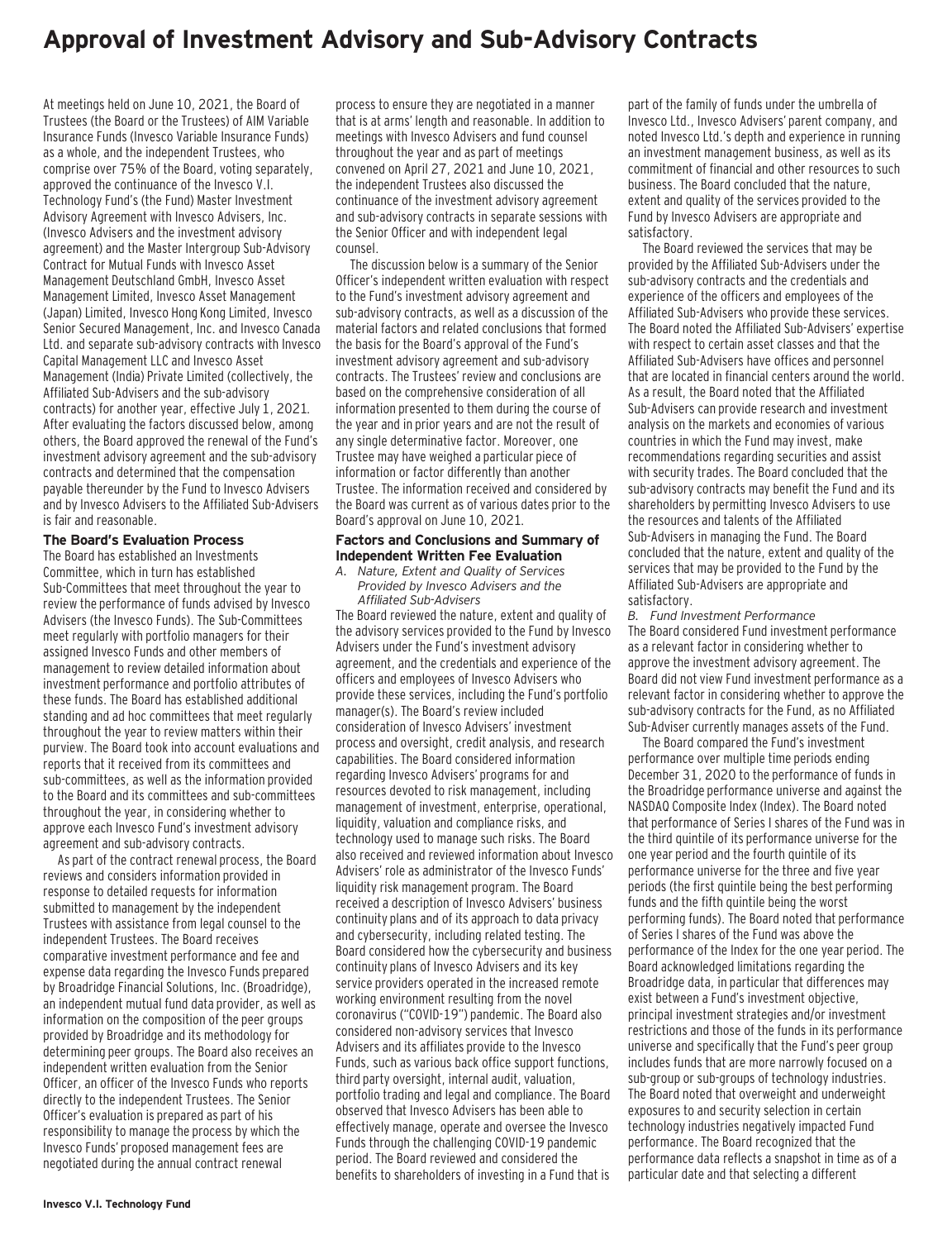performance period could produce different results. The Board also reviewed more recent Fund performance as well as other performance metrics, which did not change its conclusions.

*C. Advisory and Sub-Advisory Fees and Fund Expenses*

The Board compared the Fund's contractual management fee rate to the contractual management fee rates of funds in the Fund's Broadridge expense group. The Board noted that the contractual management fee rate for Series I shares of the Fund was below the median contractual management fee rate of funds in its expense group. The Board noted that the term "contractual management fee" for funds in the expense group may include both advisory and certain non-portfolio management administrative services fees, but that Broadridge is not able to provide information on a fund by fund basis as to what is included. The Board also reviewed the methodology used by Broadridge in calculating expense group information, which includes using each fund's contractual management fee schedule (including any applicable breakpoints) as reported in the most recent prospectus or statement of additional information for each fund in the expense group. The Board also considered comparative information regarding the Fund's total expense ratio and its various components.

The Board noted that Invesco Advisers has contractually agreed to waive fees and/or limit expenses of the Fund for the term disclosed in the Fund's registration statement in an amount necessary to limit total annual operating expenses to a specified percentage of average daily net assets for each class of the Fund.

The Board noted that Invesco Advisers and the Affiliated Sub-Advisers do not manage other similarly managed mutual funds or client accounts.

The Board also considered the services that may be provided by the Affiliated Sub-Advisers pursuant to the sub-advisory contracts, as well as the fees payable by Invesco Advisers to the Affiliated Sub-Advisers pursuant to the sub-advisory contracts.

The Board compared the Fund's contractual management fee rate to the contractual management fee rates of funds in the Fund's Broadridge expense group. The Board noted that the contractual management fee rate for Series I shares of the Fund was below the median contractual management fee rate of funds in its expense group. The Board noted that the term "contractual management fee" for funds in the expense group may include both advisory and certain non-portfolio management administrative services fees, but that Broadridge is not able to provide information on a fund by fund basis as to what is included. The Board also reviewed the methodology used by Broadridge in calculating expense group information, which includes using each fund's contractual management fee schedule (including any applicable breakpoints) as reported in the most recent prospectus or statement of additional information for each fund in the expense group. The Board also considered comparative information regarding the Fund's total expense ratio and its various components.

The Board noted that Invesco Advisers has contractually agreed to waive fees and/or limit expenses of the Fund for the term disclosed in the Fund's registration statement in an amount necessary to limit total annual operating expenses to a specified percentage of average daily net assets for each class of the Fund.

The Board noted that Invesco Advisers and the Affiliated Sub-Advisers do not manage other similarly managed mutual funds or client accounts.

The Board also considered the services that may be provided by the Affiliated Sub-Advisers pursuant to the sub-advisory contracts, as well as the fees payable by Invesco Advisers to the Affiliated Sub-Advisers pursuant to the sub-advisory contracts. *D. Economies of Scale and Breakpoints* The Board considered the extent to which there may be economies of scale in the provision of advisory services to the Fund and the Invesco Funds, and the extent to which such economies of scale are shared with the Fund and the Invesco Funds. The Board considered that the Fund may benefit from economies of scale through contractual breakpoints in the Fund's advisory fee schedule, which generally operate to reduce the Fund's expense ratio as it grows in size. The Board noted that the Fund also shares in economies of scale through Invesco Advisers' ability to negotiate lower fee arrangements with third party service providers. The Board noted that the Fund may also benefit from economies of scale through initial fee setting, fee waivers and expense reimbursements, as well as Invesco Advisers' investment in its business, including investments in business infrastructure, technology and cybersecurity.

*E. Profitability and Financial Resources* The Board reviewed information from Invesco Advisers concerning the costs of the advisory and other services that Invesco Advisers and its affiliates provide to the Fund and the Invesco Funds and the profitability of Invesco Advisers and its affiliates in providing these services in the aggregate and on an individual Fund-by-Fund basis. The Board considered the methodology used for calculating profitability and noted that such methodology had recently been reviewed and enhanced. The Board noted that Invesco Advisers continues to operate at a net profit from services Invesco Advisers and its affiliates provide to the Invesco Funds in the aggregate and to most Funds individually. The Board did not deem the level of profits realized by Invesco Advisers and its affiliates from providing such services to be excessive, given the nature, extent and quality of the services provided. The Board noted that Invesco Advisers provided information demonstrating that Invesco Advisers is financially sound and has the resources necessary to perform its obligations under the investment advisory agreement, and provided representations indicating that the Affiliated Sub-Advisers are financially sound and have the resources necessary to perform their obligations under the sub-advisory contracts.

*F. Collateral Benefits to Invesco Advisers and its Affiliates*

The Board considered various other benefits received by Invesco Advisers and its affiliates from the relationship with the Fund, including the fees received for providing administrative, transfer agency and distribution services to the Fund. The Board received comparative information regarding fees charged for these services, including information provided by Broadridge and other independent sources. The Board reviewed the performance of Invesco Advisers and its affiliates in providing these services and the organizational structure employed to provide these services. The Board noted that these services are provided to the Fund pursuant to written contracts that are reviewed and subject to approval on an annual basis by the

Board based on its determination that the services are required for the operation of the Fund.

The Board considered the benefits realized by Invesco Advisers and the Affiliated Sub-Advisers as a result of portfolio brokerage transactions executed through "soft dollar" arrangements. The Board noted that soft dollar arrangements may result in the Fund bearing costs to purchase research that may be used by Invesco Advisers or the Affiliated Sub-Advisers with other clients and may reduce Invesco Advisers' or the Affiliated Sub-Advisers' expenses. The Board also considered that it receives from Invesco Advisers periodic reports that include a representation to the effect that these arrangements are consistent with regulatory requirements. The Board did not deem the soft dollar arrangements to be inappropriate.

The Board considered that the Fund's uninvested cash and cash collateral from any securities lending arrangements may be invested in registered money market funds or, with regard to securities lending cash collateral, unregistered funds that comply with Rule 2a-7 (collectively referred to as "affiliated money market funds") advised by Invesco Advisers. The Board considered information regarding the returns of the affiliated money market funds relative to comparable overnight investments, as well as the fees paid by the affiliated money market funds to Invesco Advisers and its affiliates. In this regard, the Board noted that Invesco Advisers receives advisory fees from these affiliated money market funds attributable to the Fund's investments. The Board also noted that Invesco Advisers has contractually agreed to waive through varying periods an amount equal to 100% of the net advisory fee Invesco Advisers receives from the affiliated money market funds with respect to the Fund's investment in the affiliated money market funds of uninvested cash, but not cash collateral. The Board concluded that the advisory fees payable to Invesco Advisers from the Fund's investment of cash collateral from any securities lending arrangements in the affiliated money market funds are for services that are not duplicative of services provided by Invesco Advisers to the Fund.

The Board also received information about commissions that an affiliated broker may receive for executing certain trades for the Fund. Invesco Advisers and the Affiliated Sub-Advisers advised the Board of the benefits to the Fund of executing trades through the affiliated broker and that such trades were executed in compliance with rules under the federal securities laws and consistent with best execution obligations.